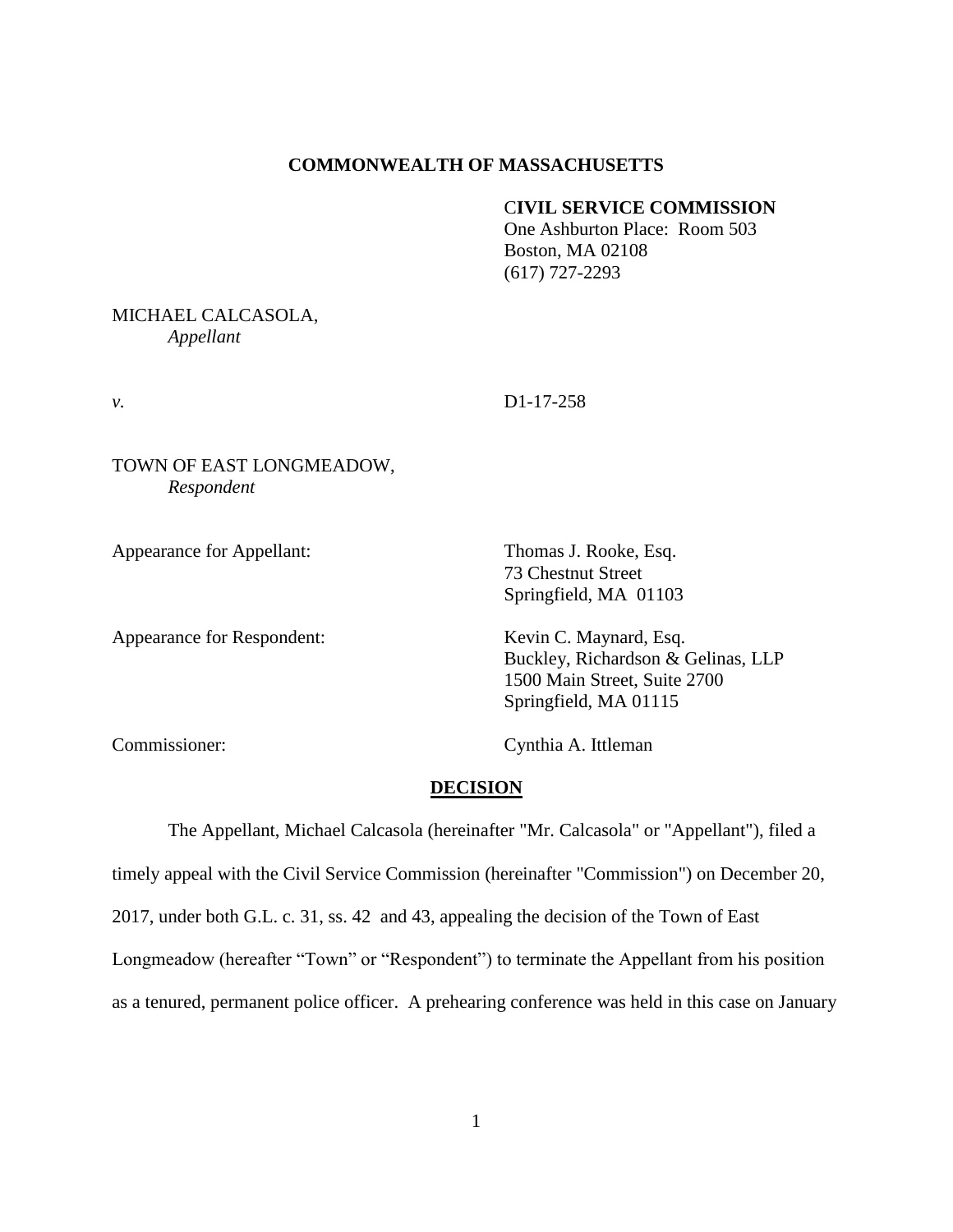24, 2018 at the State Office Building in Springfield.<sup>1</sup> A full hearing was held on the appeal on April 11, 2018, at the same location. At the Appellant's written request, the hearing was declared open to the public. The hearing was digitally recorded and copies of the digital recording were sent to the parties.<sup>2</sup> All witnesses, with the exception of the Appellant and, by agreement, the Appellant's technical expert witness, were sequestered. For the reasons stated herein, the appeal is allowed.

#### **FINDINGS OF FACT:**

Twenty-seven (27) Exhibits were entered into evidence at the hearing (Joint Exhibits J-A

through J-L; Appellant Exhibits 1, 4 - 18).<sup>3</sup> Based on the exhibits and the testimony of the

following witnesses:

 $\overline{\phantom{a}}$ 

*Called by the Appointing Authority:*

- Denise Menard, East Longmeadow Town Manager
- Mr. B (former private security guard for company A)
- Police Sergeant Joseph Dalessio
- Police Officer Edward Rice
- Detective Sergeant Steven Manning
- Police Chief Jeffrey Dalessio

<sup>3</sup>Included in the record is a USB flash drive from Mr. Oulundsen, the Appellant's expert witness, containing recordings and photographs he reviewed and/or prepared in this case, as well as a document in support of Mr. Oulundsen's testimony entitled, "Comparing Frame Rates for Video Surveillance," by Nedap Security Management, self-described as " … a leader in the design and manufacture of electronic access control systems .…" [\(www.nedapsecurity.com\)](http://www.nedapsecurity.com/)

<sup>&</sup>lt;sup>1</sup>The Standard Adjudicatory Rules of Practice and Procedure, 801 CMR ss. 1.00, *et seq.*, apply to adjudications before the Commission with G.L. c. 31 or any Commission rules taking precedence.

<sup>&</sup>lt;sup>2</sup>If there is a judicial appeal of this decision, the plaintiff in the judicial appeal would be obligated to supply the court with a transcript of this hearing to the extent that he/she wishes to challenge the decision as unsupported by the substantial evidence, arbitrary and capricious, or an abuse of discretion. In such cases, this CD should be used by the plaintiff in the judicial appeal to transcribe the recording into a written transcript.

Also included in the record is a transcript of the recorded hearing provided by the Respondent. Neither party offered documents of any pertinent ELPD rules or regulations. There is no allegation that the Appellant violated a specific ELPD rule.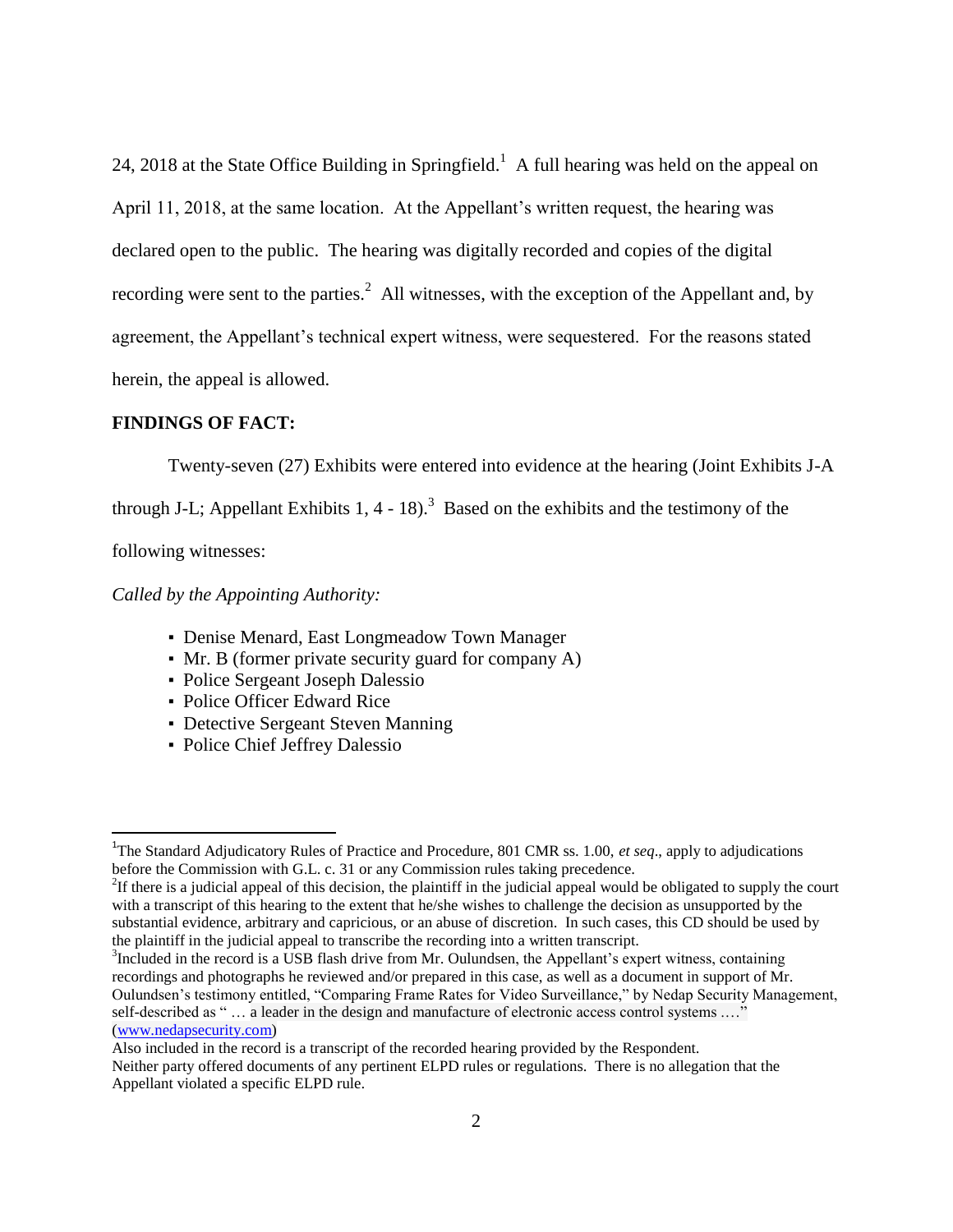### *Called by the Appellant:*

- James Oulundsen
- Police Officer Michael Calcasola (Appellant)

and taking administrative notice of all matters filed in the case; pertinent statutes, case law, regulations, rules, and policies; and reasonable inferences from the credible evidence; a preponderance of the evidence establishes the following facts:

- 1. The Appellant began employment as a Police Officer with the East Longmeadow Police Department ("ELPD") in or about July 2015, and was a tenured civil service employee at the time of his termination. At all pertinent times, the Appellant worked the 3pm to 11pm shift. (Stipulated Fact; Testimony of Appellant)
- 2. The Appellant earned a Bachelor's Degree in Criminal Justice from Westfield State University. (Testimony of Appellant)
- 3. The Appellant had not received any prior discipline or negative employment actions during his employment as an East Longmeadow Police Officer, and his record demonstrates that he had been an active and dutiful police officer. (Testimony of Appellant; Appellant's Exhibit A (Ex. A-)13)
- 4. The ELPD has a Police Chief, Jeffrey Dalessio, no Lieutenants or Captains, six (6) Sergeants, and a number of Patrol Officers. One of the Sergeants is Joseph Dalessio, Chief Dalessio's son. (Testimony of Sgt. Dalessio) Chief Dalessio began working in the ELPD decades ago. At the time of the Commission hearing, Chief Dalessio had been Chief for two (2) years. (Testimony of Chief Dalessio)
- 5. There is some tension between the Appellant and Sgt. Dalessio. Specifically, Sgt. Dalessio has tried to irritate the Appellant and, when the Appellant does not respond, Sgt.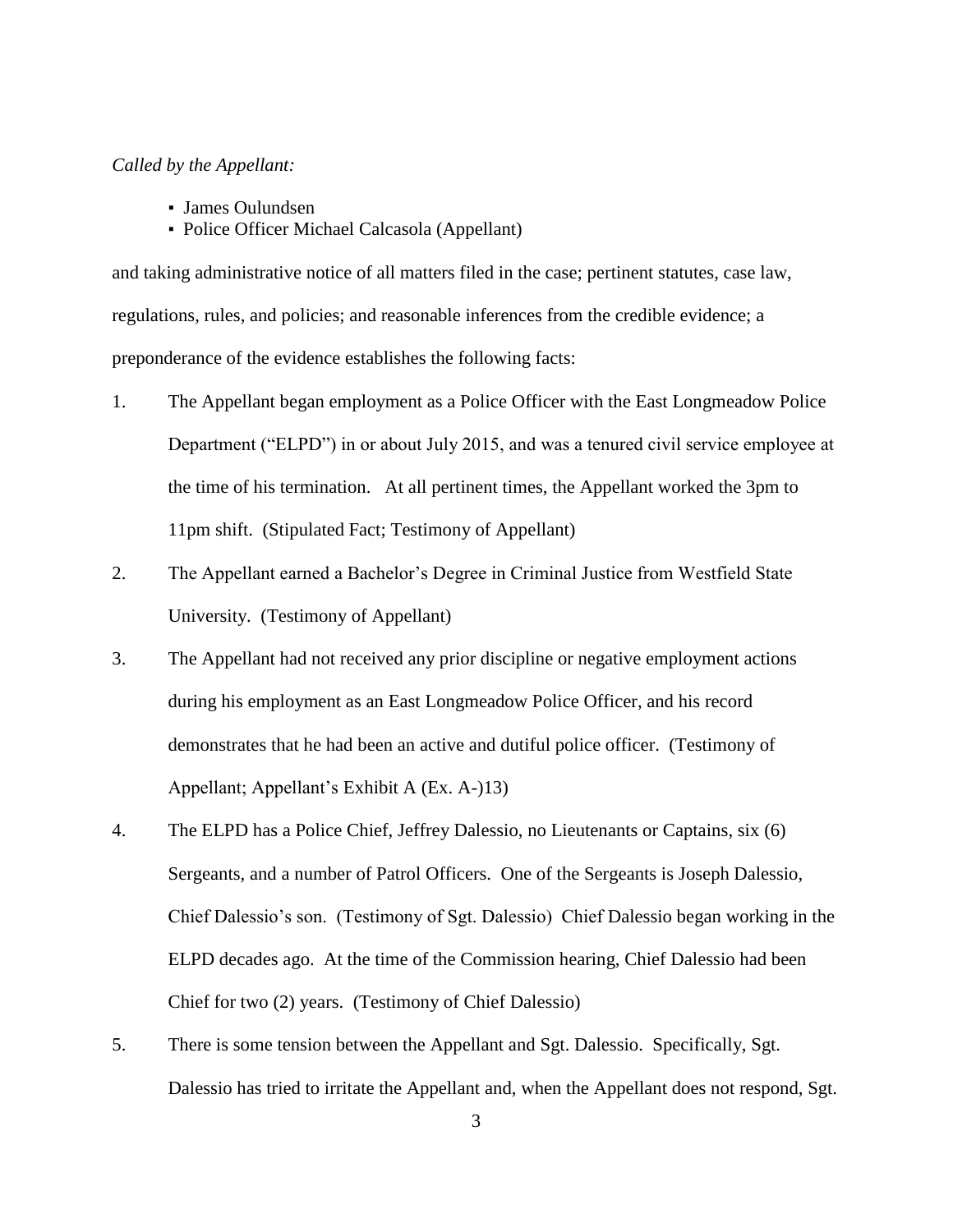Dalessio reports it to his father, the Police Chief. (Testimony of Appellant) For example, problems have arisen between them when the Appellant was processing civilian fingerprints and in regard to the service of restraining orders. (Testimony of Appellant and Sgt. Dalessio) In addition, the Appellant alleges that, in front of other officers, Sgt. Dalessio has made multiple disparaging statements and comments in poor taste when the Appellant's wife was pregnant. (Testimony of Appellant)

- 6. On August 10, 2017, the Appellant was working on patrol in his capacity as an East Longmeadow Police Officer. (Testimony of Appellant)
- 7. At approximately 9:00 p.m. that evening, the Appellant was monitoring traffic on Shaker Road in East Longmeadow when an ambulance pulled over. The EMTs/paramedics asked the Appellant if he was responding to an incident involving someone who was choking at company A, which is a large facility with multiple parking areas. (Testimony of Appellant; Joint Exhibit (Ex. J)-A)
- 8. The Appellant had not been notified by the ELPD dispatcher of the incident but, in view of the emergency, the Appellant advised the EMTs/paramedics that he would follow them to company A. The Appellant informed the ELPD dispatcher about the choking victim. The Appellant activated his rear emergency lights and followed the ambulance to the company A premises. (Testimony of Appellant)
- 9. Upon arrival at the company A parking lot, the Appellant and the ambulance waited for the private on-site security guard, Mr. B, to lead them to the victim. (Testimony of Appellant) At the time of this incident, Mr. B was in the second week of a one-month security company training program at company A and attending college. Shortly

4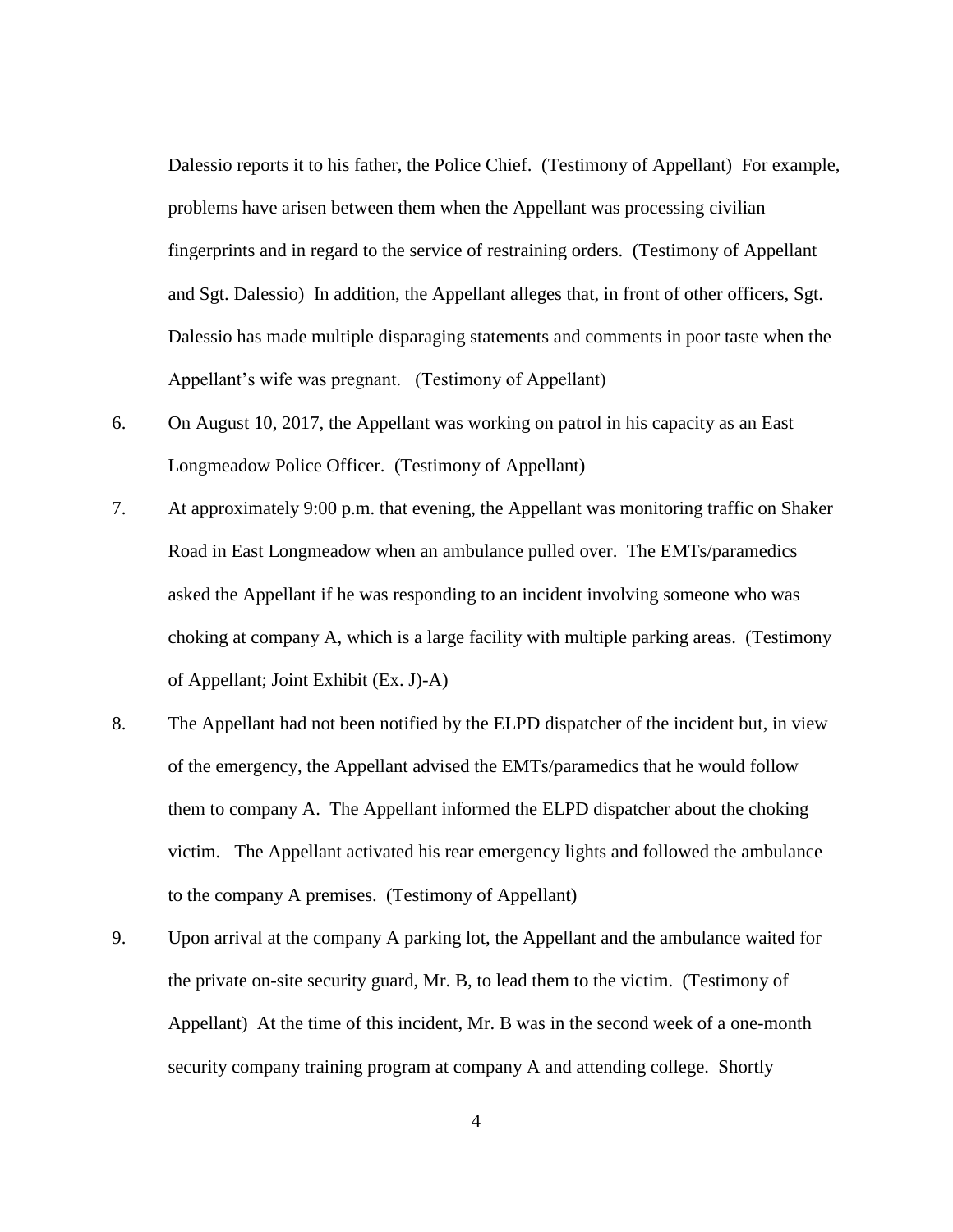thereafter, he began working at a company in Connecticut. (Testimony of B)

- 10. Mr. B arrived in his vehicle at the parking lot where the Appellant and the ambulance were located but he did not immediately lead the ambulance and the Appellant to the choking victim. Instead, the Appellant observed Mr. B using his phone and he did not seem to be aware of the seriousness of the situation. The Appellant gestured to Mr. B and urged him to hurry up. Thereafter, Mr. B led the Appellant and the ambulance indoors to the victim. At or around that time, the Appellant received a call from the ELPD dispatcher indicating that the blockage in the victim's throat had been dislodged. (Testimony of Appellant; Ex. J-A)
- 11. Upon entering the building, another security guard driving a golf cart appeared and brought the ambulance personnel to the victim. The ambulance subsequently transported the victim to an area hospital. (Testimony of Appellant; Ex. J-A)
- 12. At or about this time, the Appellant notified his supervisor on duty, Sgt. Dalessio, of the incident by radio. Sgt. Dalessio told the Appellant to find out why the security personnel contacted the ambulance before informing ELPD since security was supposed to call ELPD (at 911) first in such situations. (Testimony of Appellant and Sgt. Dalessio) When the Appellant contacted Sgt. Dalessio, he was on duty but at the home of his father, Chief Dalessio, where they were having dinner and watching television. $4$  Other members of the ELPD also occasionally visit Chief Dalessio at home. (Testimony of Chief and Sgt. Dalessio)
- 13. The Appellant approached Mr. B in the area of the security office and asked him why

 4 It is unknown if Sgt. Dalessio was on a break at his father's house.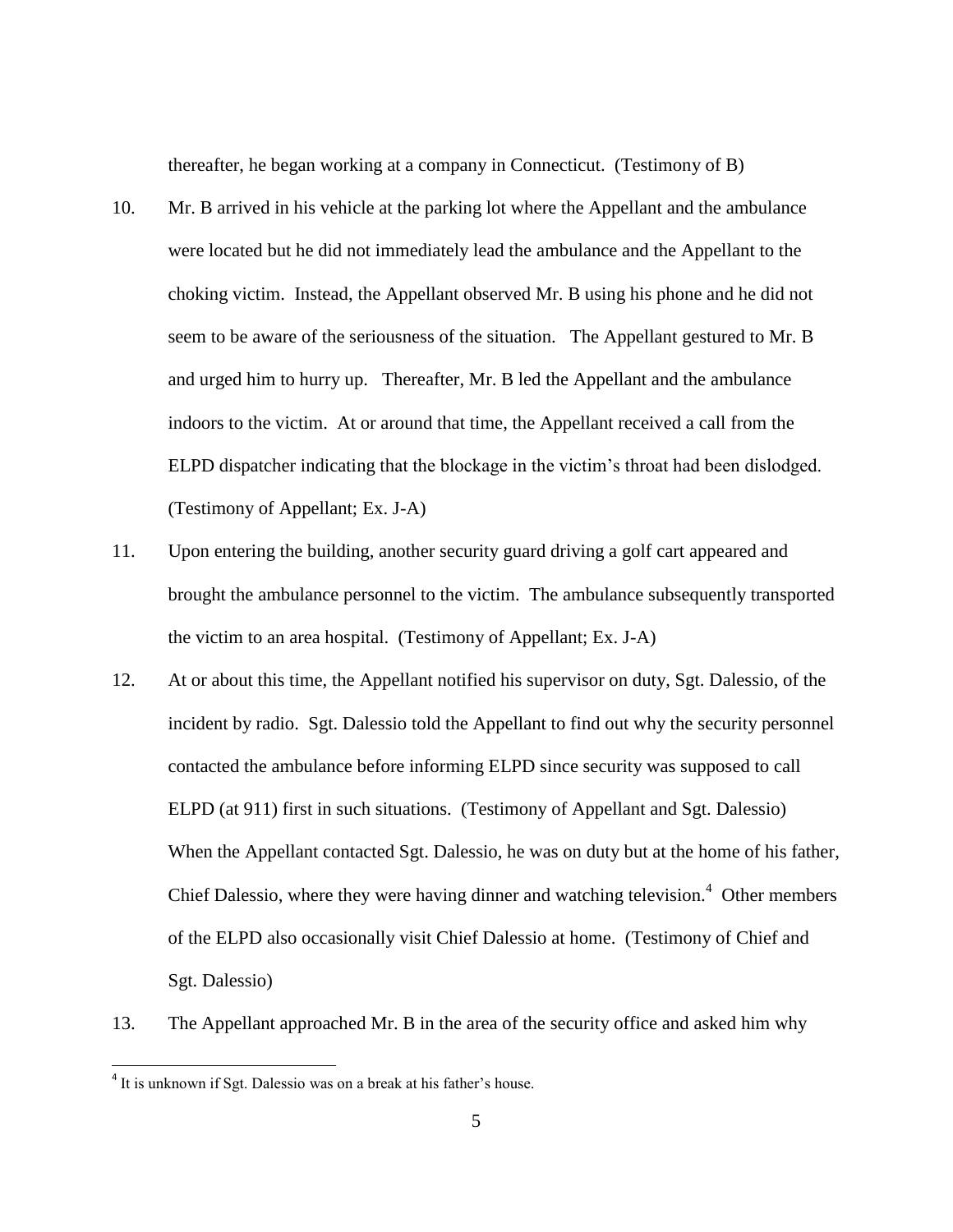security called the ambulance without first calling 911 and said that his Sergeant was on the way. The Appellant found Mr. B to be "defensive", "angry" and "confrontational". (Testimony of Appellant; Ex. J-A)

- 14. The Appellant and Mr. B entered the company A building interior security office where there was limited space for two (2) people to pass one another near the door. The security office had windows to the adjacent foyer. A security camera was affixed near the ceiling of the foyer, diagonally across from the entry to the security office and a couple of windows that were each separated by columns. (Exs. A-16 and 17) In the office, the Appellant asked Mr. B his name. In his recorded interview, Mr. B stated that he said to the Appellant, "no, what's YOUR name because you're in MY territory and you're telling me to hurry up outside … I didn't come to you disrespectfully ." (Ex. J-L)(emphasis in audio/visual recorded interview) The Appellant gave Mr. B his name. (Testimony of Appellant)
- 15. At one point during the verbal altercation between the Appellant and Mr. B, Mr. B moved around from behind the desk or counter in order to leave the office, in the process passing the Appellant, who stood on the other side of the desk or counter, facing Mr. B. As Mr. B turned the corner of the desk or counter, he was in close proximity to the Appellant, his left arm was bent and his pointer finger was extended, pointing at the Appellant's mid-tolower chest. By this time, Officer Rice was near the security office door and Mr. B appeared to be heading toward Officer Rice and calling out to him. (Exs. J-G and A-17)
- 16. Although the security camera video recording (which does not record audio) shows some of what was going on in the security office between the Appellant and Mr. B through the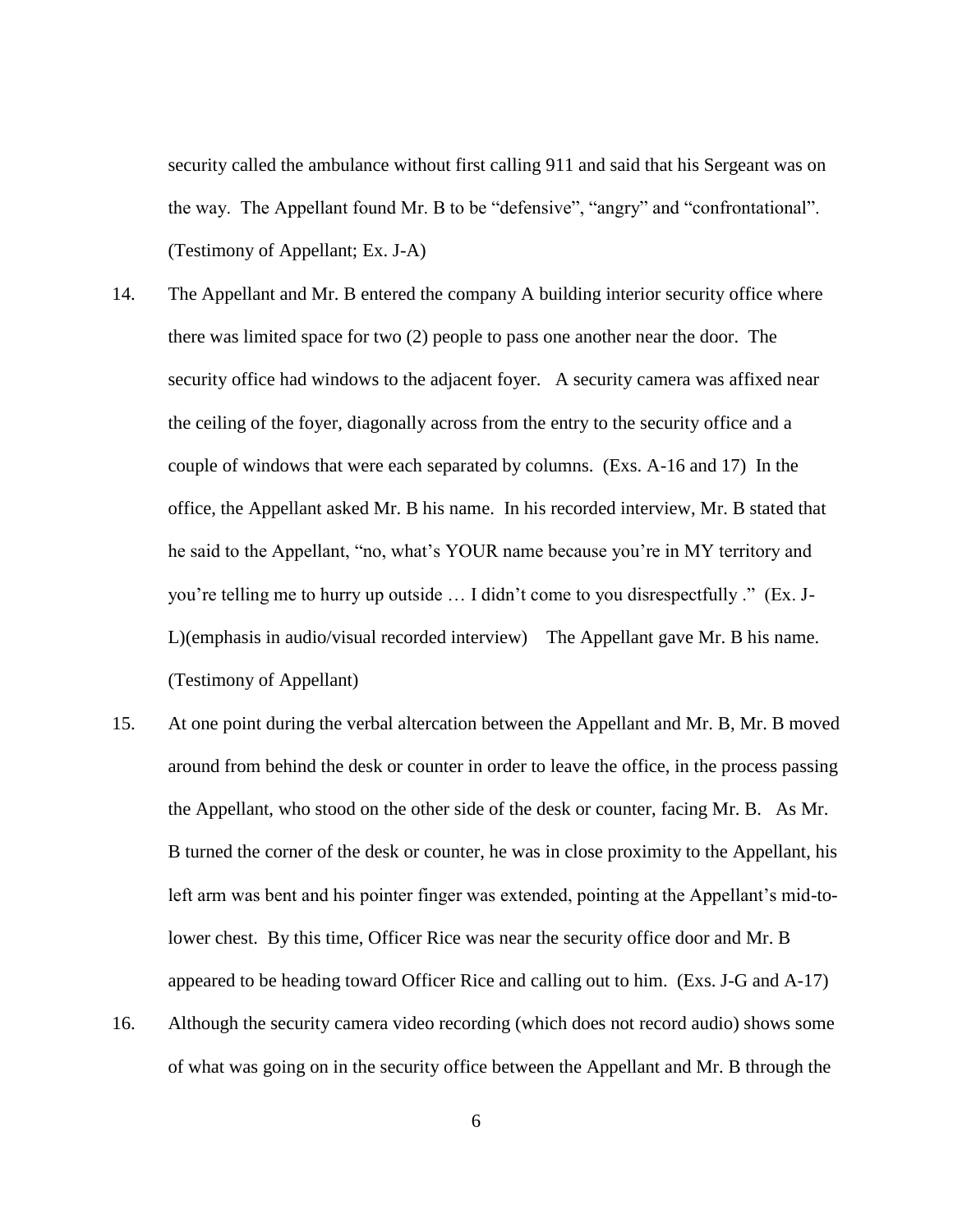office windows, the recording does not show whether or not Mr. B touched the Appellant with his extended pointer finger before the Appellant pushed Mr. B because, as the local hearing officer indicated, Mr. B's actions were obstructed by a window column.<sup>5</sup> As Mr. B walked by the Appellant, there was limited room for Mr. B to pass the Appellant without coming into contact with him. (Exs. J-A, J-B, J-C, J-E, J-G, J-J, A-17)

- 17. Officer Rice was walking through the foyer next to the security office while the Appellant and Mr. B were arguing. He was heading toward the glass doors, looking straight ahead while passing the security office windows (on his right side) through which the Appellant and Mr. B can be seen arguing. He looked for an instant through one of the windows into the security office but that was prior to any contact between the Appellant and Mr. B. He did not look to his right side again until he passed the windows and had nearly passed the security office doorway. At or about that time, the Appellant had put his left hand on Mr. B's left shoulder and pushed him somewhat. (Exs. J-D, J-E, J-G, and J-J) However, Officer Rice later told investigator Sgt. Manning that "… from his [Officer Rice's] angle he did not see [Mr. B] assault [the Appellant]". (Ex. J-E) Mr. Rice did not see the security camera recording. (Testimony of Rice) I find that Officer Rice could not have seen whether or not Mr. B touched the Appellant before the Appellant put his hand on Mr. B's shoulder because Officer Rice did not previously look in that direction. Even if Officer Rice had looked in that direction sooner, it is unlikely he could have seen Mr. B's actions since Mr. B was behind the Appellant. (Ex. J-G)
- 18. Sgt. Dalessio arrived at company A and spoke to Mr. B. Mr. B "admitted there was a

l

<sup>&</sup>lt;sup>5</sup>Sgt. Manning's investigation report and the hearing officer's report similarly found that the security camera view was blocked by a window column at this point. (Exs. J-E and J-J)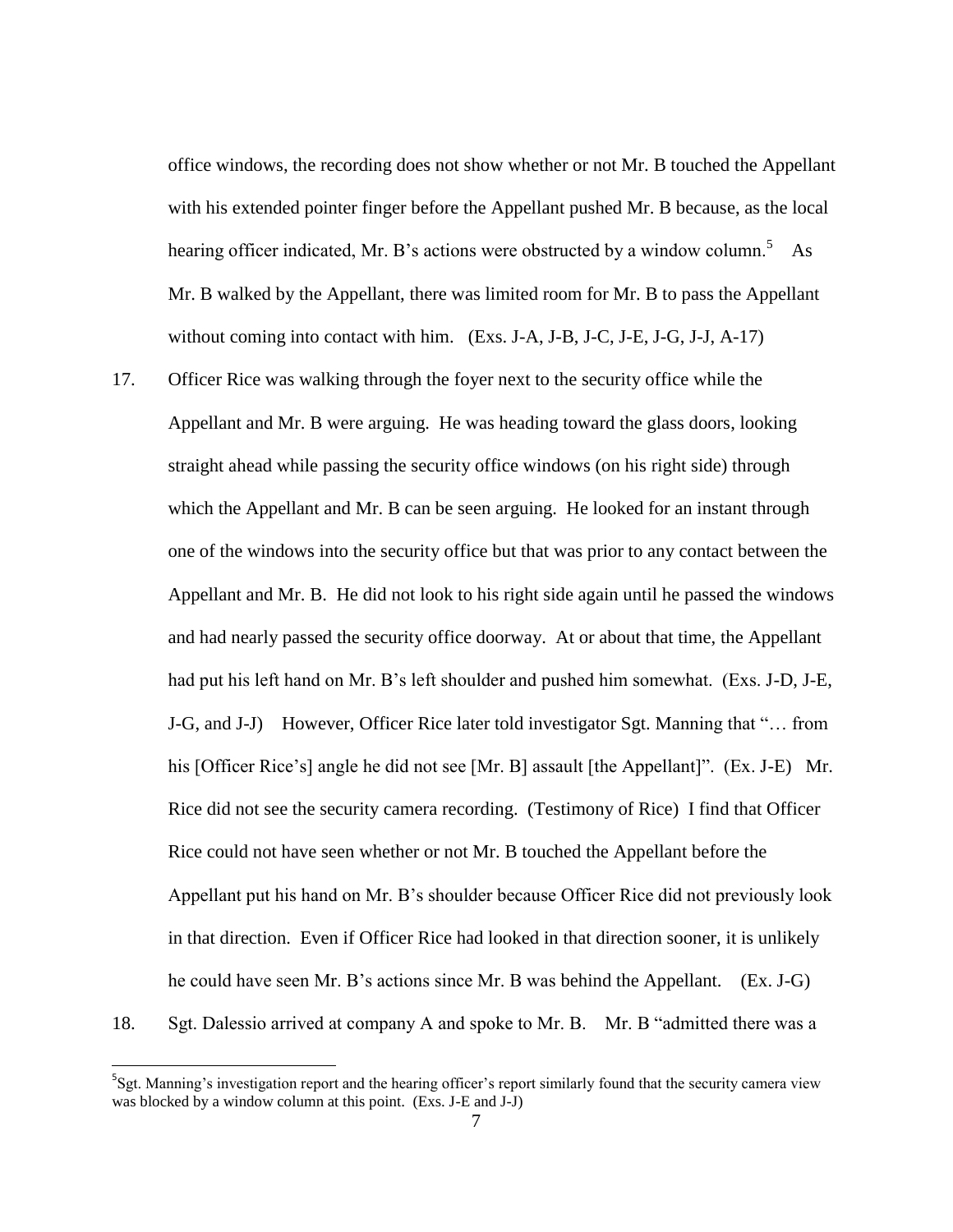delay in leading Officer Calcasola and [the ambulance] into the building because he went to the wrong door, which he stated was his fault because he was new and didn't know his way around the facility yet." (Ex. J-C). Mr. B was not injured. Sgt. Dalessio asked Mr. B if he wanted to file a complaint against the Appellant and he said yes. Mr. B filled out the one (1) page complaint after viewing the security camera recording with Sgt. Dalessio. (Testimony of Mr. B) The complaint contains two different styles of handwriting with the first part of each of the two (2) paragraphs on the complaint in one (1) style and the end of the two (2) paragraphs written in another style.  $6$  (Ex. J-B) The complaint states that the Appellant had told him to hurry up when they first met in one (1) of the parking areas, the Appellant was "rude" when he asked Mr. B why security called the ambulance before calling 911, he asked for the Appellant's name when they were in the security office, he walked past the Appellant in the security office to speak to Officer Rice but denied that he touched the Appellant, and the Appellant pushed him. (Exs. J-B and J-C; Testimony of Mr. B) Sgt. Dalessio suggested that Mr. B white-out a portion of the complaint (and provided the white-out to Mr. B), insert that the Appellant was "rude and sarcastic", and insert "my arm was up but I didn't make any contact". (Testimony of Mr. B) Asked why there are two (2) different types of handwriting on the complaint, Mr. B indicated that it was because Sgt. Dalessio helped him fill out the complaint form. (Testimony of Mr. B) Sgt. Dalessio denied helping Mr. B fill out the complaint form stating that he did not "recall" the use of white-out on the complaint and he did not "recall" that he suggested that Mr. B use any particular words in the complaint.

 $6$  There was insufficient evidence in the record to conclude who else's handwriting is in the complaint in addition to that of Mr. B. The existence of two (2) handwriting styles in the complaint undermines its reliability.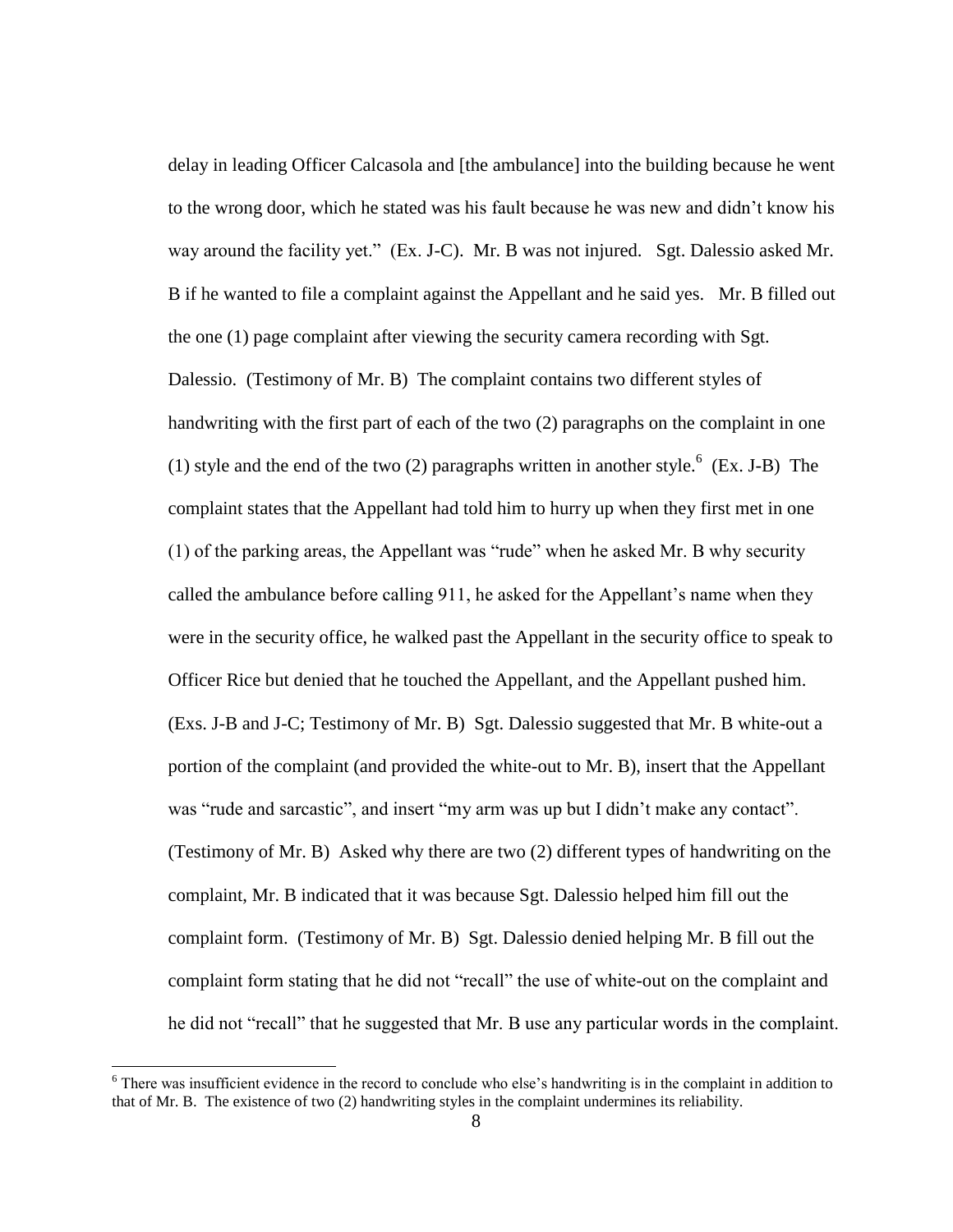(Testimony of Sgt. Dalessio) There is no evidence in the record that there was anyone else with Mr. B and Sgt. Dalessio when Mr. B drafted the complaint. (Administrative Notice) Given the specificity of Mr. B's description of how Sgt. Dalessio helped him fill out the complaint and Sgt. Dalessio's lack of recollection, I credit Mr. B's testimony that Sgt. Dalessio assisted him in filling out the complaint in the manner described by Mr. B.<sup>7</sup>

- 19. While he was at company A, Sgt. Dalessio also spoke with the Appellant. The Appellant reported to Sgt. Dalessio that Mr. B pushed him and that he pushed Mr. B back. Sgt. Dalessio asked the Appellant if Mr. B had assaulted him, why the Appellant hadn't arrested Mr. B. In his August 14, 2017 report on the incident, Sgt. Dalessio wrote that the Appellant had no answer to this question. However, at the Commission hearing, Sgt. Dalessio agreed that such arrests are discretionary. (Ex. J-C; Testimony of Sgt. Dalessio)
- 20. When the Appellant returned to the police station near the end of his shift, Sgt. Dalessio ordered the Appellant to write his report regarding the incident, per Chief Dalessio's order. The Appellant told Sgt. Dalessio that he wanted to prepare it the next day because he wanted time to think about it and to talk to his union representative. Sgt. Dalessio denied the Appellant's request. (Testimony of Appellant) At the Commission hearing, Sgt. Dalessio stated that he could not "recall" telling the Appellant to write the report that night as required by the Chief. (Testimony of Sgt. Dalessio)
- 21. Notwithstanding his concerns, the Appellant submitted his report on the night of the incident at company A. He wrote, in pertinent part,

 $^{7}$ I make no finding whether the statements in the lower part of the complaint in a different handwriting style is that of Sgt. Dalessio as there is insufficient evidence in the record in that regard.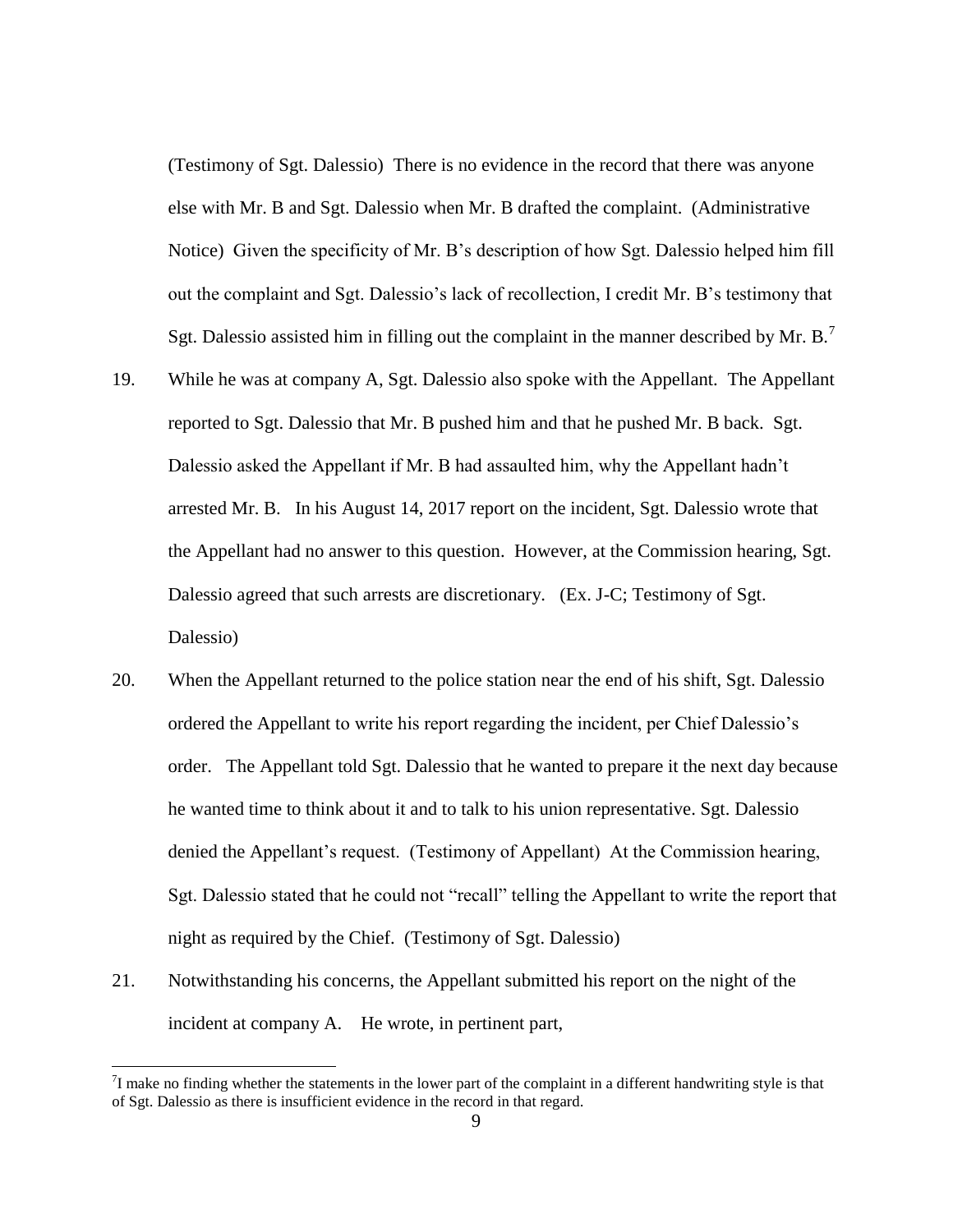… I arrived at [company A] with [the ambulance] on the [street name redacted] side of the building.

At this point … we still did not know where the victim was in the building nor did the security guard because we were driving around the parking lot. [The ambulance] said the security guard in the van would lead the way. [The ambulance pulled up and the security guard stayed in his vehicle and appeared to be on his phone looking at it. I drove beside him and told him 'come on man we are waiting on you someone is choking, lets go'. At this point he still appeared to be unaware of the seriousness of this call. He ended up leading myself, and [the ambulance] back to the main entrance.

As soon as we got there I got the doors dor (sic) [the ambulance] and followed them inside … where another security guard was waiting in a golf cart. … prior to this dispatch said what ever the victim had lodged in her throat was cleared. Sergeant Dalessio said he was in route … I was going to wait for him at the front security entrance. Sergeant Dalessio wanted to know why the security guards didn't call 911 first. I said I would find out.

I then went to the security guard office area … to speak with the guard. I said my sergeant is on his way, and asked him if he could show my sergeant where we would be. He said the Sergeant is from your department right or from somewhere else? I said what department would you think he would be from? He said that I gave him an attitude when he was on his phone in the side lot. He said I was rude and that I was sarcastic to him. I informed him that someone was choking at that time and the one person that was supposed to lead myself and [the ambulance] to the victim was using his phone parked in his vehicle. … I asked him why he did not call 911 and then he became upset and said 'Nah whats (sic) your name, you know what im taking your name. Im (sic) not going to sit here and take this from you after you talked to me rude and being sarcastic.' I then asked him for his name. … I stood in a small hallway while I was speaking with him. He began to yell at me. He was walking towards me and then touched me in the chest area. At this point I created distance by using my hands to separate myself from him. At this point I asked for Sergeant Dalessio to meet me at the front counter where this was taking place. Officer Rice was also present … (Ex. J-A)(emphasis)(sic)

22. On August 17, 2017, Sgt. Steven Manning was informed by Chief Dalessio that Mr. B filed a verbal complaint (i.e., to Sgt. Dalessio on August 10, 2017, the date of the incident) alleging that the Appellant assaulted him while on duty on August 10, 2017. Chief Dalessio ordered Sgt. Manning to conduct an investigation into the incident. Sgt.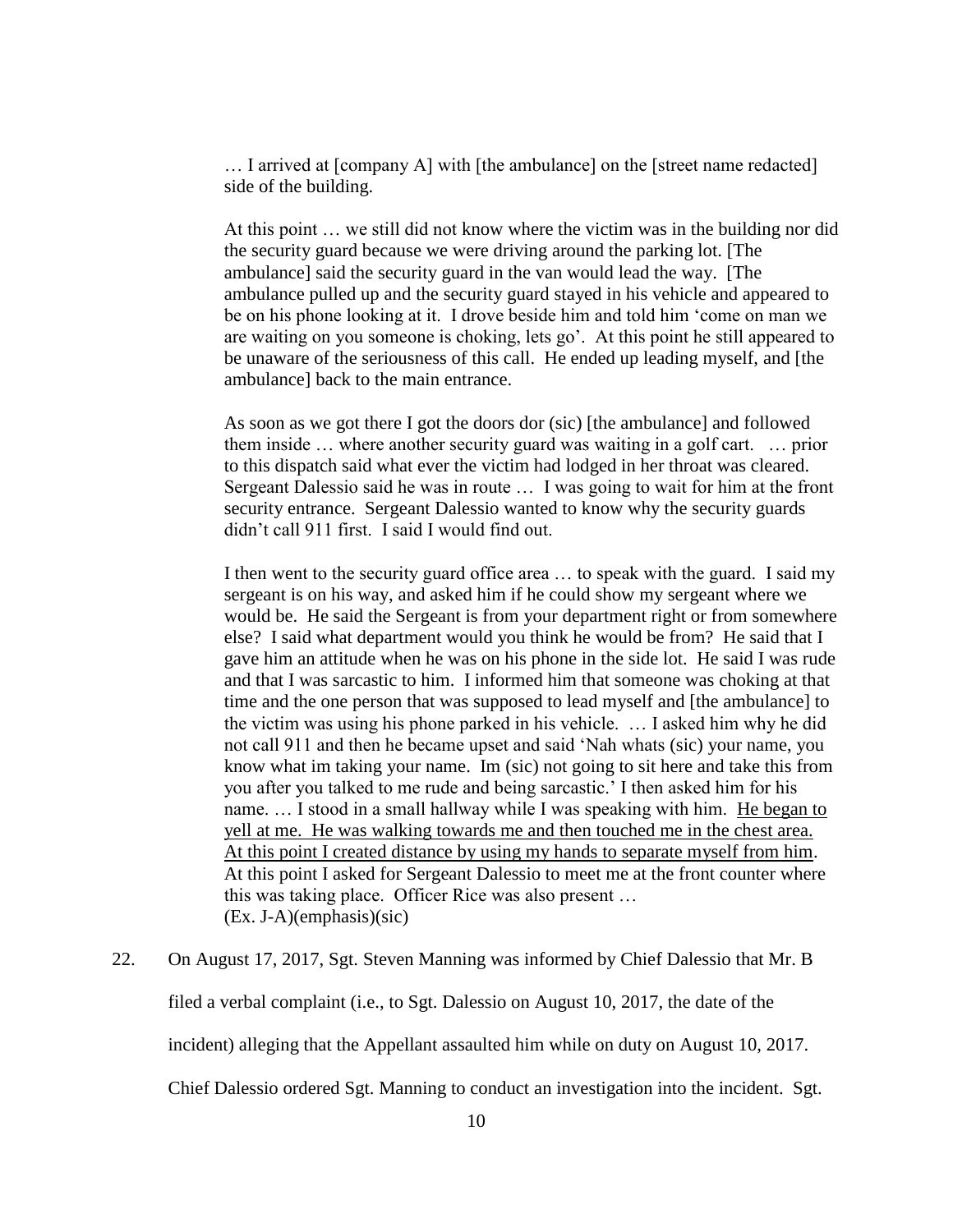Manning informed Chief Dalessio of a possible conflict of interest because he was the Union President and, after a brief discussion, they agreed that Sgt. Manning could fairly and objectively conduct an investigation into a fellow-union member. (Testimony of Manning; Ex. J-E)

- 23. Sgt. Manning reviewed the security camera recording and the reports of the Appellant, Sgt. Dalessio and Officer Rice. He conducted a recorded interview of Mr. B on August 31, 2017. $8$  On August 24 and 27, 2017, Sgt. Manning interviewed the two  $(2)$ ambulance personnel. On October 20, 2017, Sgt. Manning interviewed Officer Rice and on October 24 he interviewed the Appellant (who was accompanied by a union attorney and union representative). Sgt. Manning submitted his investigative report on October 25, 2017. (Testimony of Manning; Ex. J-E) The report summarizes each report and interview but makes no recommendations. (Ex. J-E)
- 24. For his investigation, Sgt. Manning reviewed the August 30, 2017 report of Officer Rice. Office Rice's report states, in part, that he observed when Mr. B was exiting the security office where he had been arguing with the Appellant and that, " … [Mr. B] wanted to speak to me and he moved behind Officer Calcasola and at the time Officer Calcasola pushed [Mr. B] backwards away from him and he yelled at [Mr. B] not to ever touch or place your hands on a police officer and at this time [Mr. B] then pushed Officer Calcasola back." (Ex. J-D)(emphasis added); *see also* Exs. J-A, J-D, J-J, and A-17) Officer Rice's report did not say whether or not Mr. B touched the Appellant prior to the Appellant touching him. Further, Officer Rice's report states that Mr. B told him the

 ${}^{8}$ Sgt. Manning also recorded interviews of the two (2) ambulance personnel but their interviews provided little information. Copies of the two (2) recordings are in the record.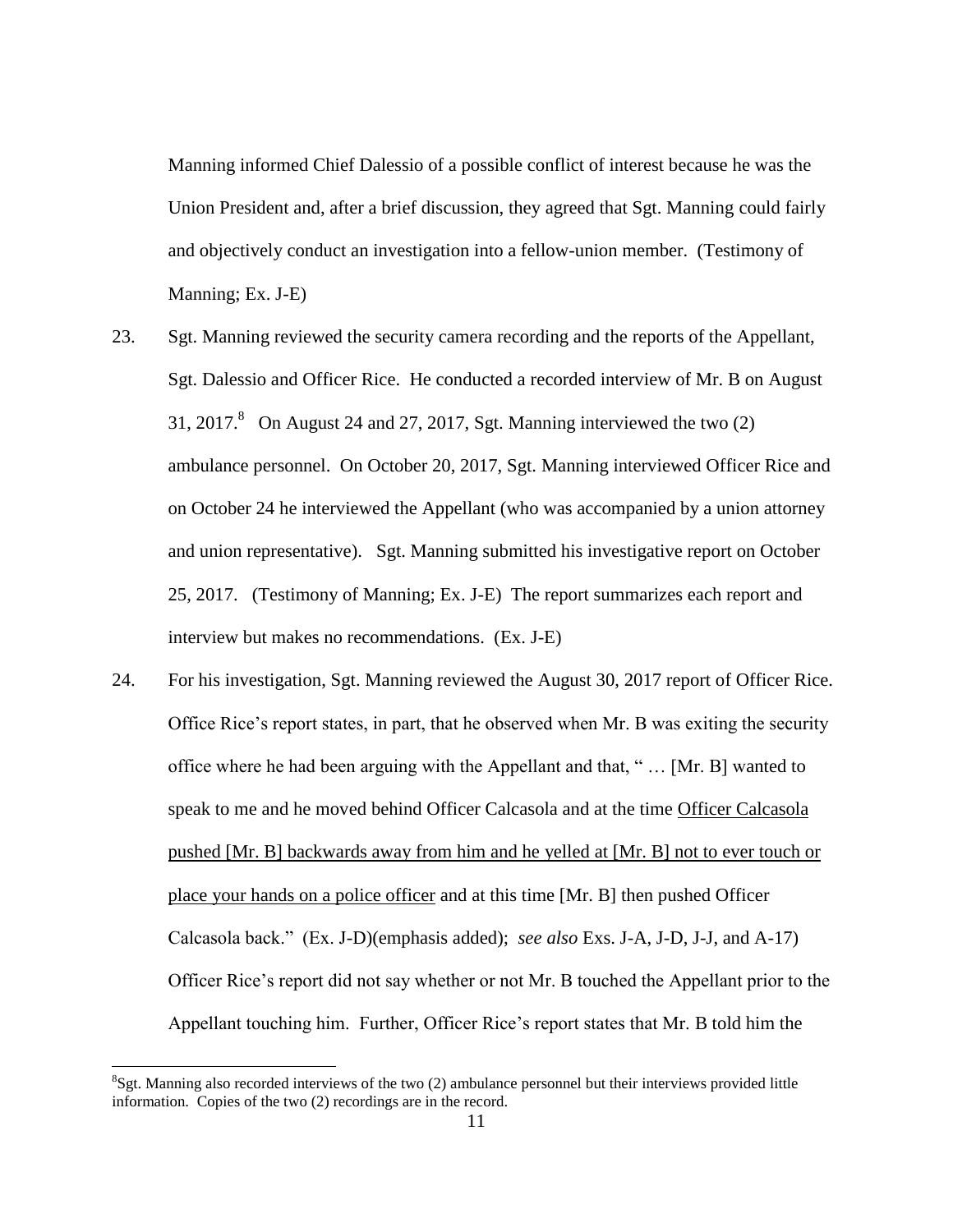reason he did not use the 911 system was that "[Mr. B] was new on the job and he called the ambulance by the telephone number that was listed in the book." (Ex. J-D) However, in Mr. B's audio-video recorded interview, Mr. B stated that it was his security guard colleague who called the ambulance first instead of 911, not him. (Ex. J-L) Officer Rice's written report also states that when he saw the Appellant and Mr. B arguing, he "stepped between" them. However, the security camera recording and Sgt. Manning's investigation report indicate that Officer Rice did not step between them; rather, he was talking to them from the foyer nearby. (Exs. J-D, J-E and J-G)

25. In addition to filing a complaint about the Appellant, Mr. B agreed to an audio-video recorded interview with Sgt. Manning and another officer.<sup>9</sup> In his interview, Mr. B asserted that he "ignored" the Appellant because he was "rude", "sarcastic" and had "pushed" him. (Exs. J-B, J-C and J-L) Further, Mr. B denied touching the Appellant before the Appellant touched him and said that the Appellant's action was unprovoked. (Exs. J-B and J-L) However, the security camera recording clearly shows both Mr. B and the Appellant actively arguing, as the Respondent's hearing officer found. (Exs. J-J and J-L) In addition, in his recorded interview, Mr. B added, in part, "I did get in his face a little bit [Mr. B illustrated by raising his left arm and pointing his pointer finger back and forth] ...." (Ex. J-L) Mr. B also stated twice in his recorded interview that as he walked around the desk toward the Appellant, his hands were up near his shoulder, demonstrating the action by putting both hands near his right shoulder, allegedly to avoid touching the Appellant. However, the security camera recording does not show Mr. B

 $^{9}$ Mr. B did not file a report about the August 10, 2017 incident at company A. (Testimony of Mr. B)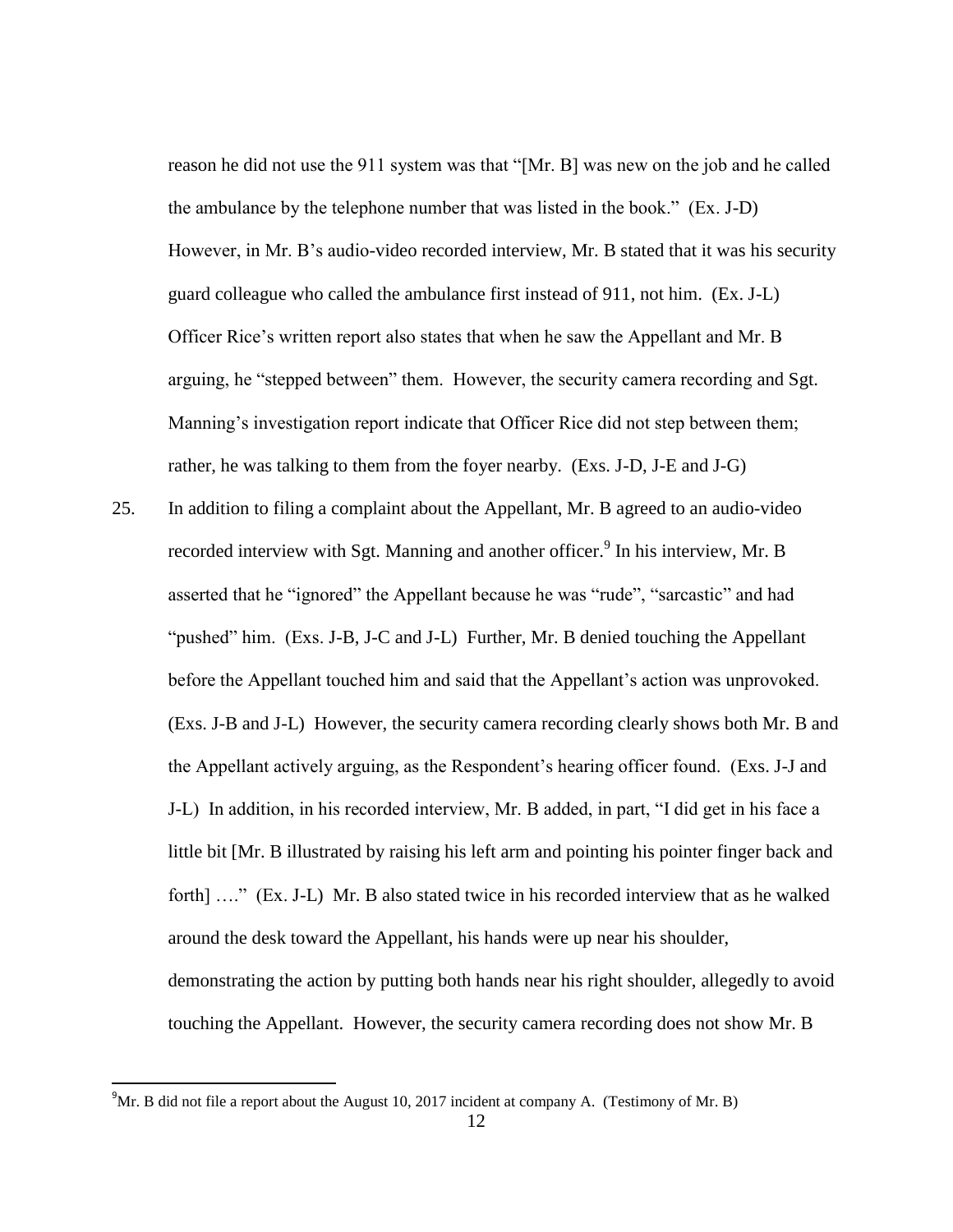putting both of his hands near his right shoulder. (Exs. J-G and J-L). <sup>10</sup> If Mr. B raised his hands when he walked around the Appellant, it was not visible in the security camera recording. When asked again to describe how the Appellant touched him, Mr. B told the interviewers, "I said listen, you don't touch me", adding that he did put his finger in the Appellant's face when he said that. (Ex. J-L) Further, at the Commission hearing, Mr. B testified that the Appellant shoved him with two (2) hands on his upper chest, even though Mr. B's complaint states that the Appellant pushed him and the security camera recording shows the Appellant pushing Mr. B by putting his hand on Mr. B's left shoulder, not putting both hands on Mr. B's chest. (Testimony of Mr. B)

26. In his report, Sgt. Dalessio wrote, in part,

l

"… Officer Calcasola stated that he was having an issue with Mr. [B] and a physical altercation had occurred in which Officer Calcasola stated to me that Mr. [B] pushed him after being argumentative, therefore he pushed him back. He stated that the security guard had been on his phone when he was supposed to be showing Officer Calcasola and [the ambulance] personnel the entrance into the building and felt he was being disrespectful. Mr. [B] admitted there was a delay …. because he went to the wrong door …

… As [Mr. B] went around [the Appellant], he alleged that Officer Calcasola then reached out and struck him with his hand, claiming that [Mr. B] struck him. [Mr. B] decided (sic) ever making contract with Officer Calcasola …." (Ex. J-C)(emphasis added)

However, Officer Rice's written report states that the Appellant "pushed" Mr. B first, not that he "struck" him. (Exs. J-C and J-D) At the Commission hearing, Sgt. Dalessio conceded that the contact between the Appellant and Mr. B was "between a brushing and a pushing". (Testimony of Sgt. Dalessio) Finally, Sgt. Manning's investigation report did not find that the Appellant "struck" Mr. B. (Ex. J-E)

 $10$  Instead, the recording shows that as he passed the Appellant, at least his left arm was lower, near his mid-section on his left side, where visible. (Exs. J-G and J-L).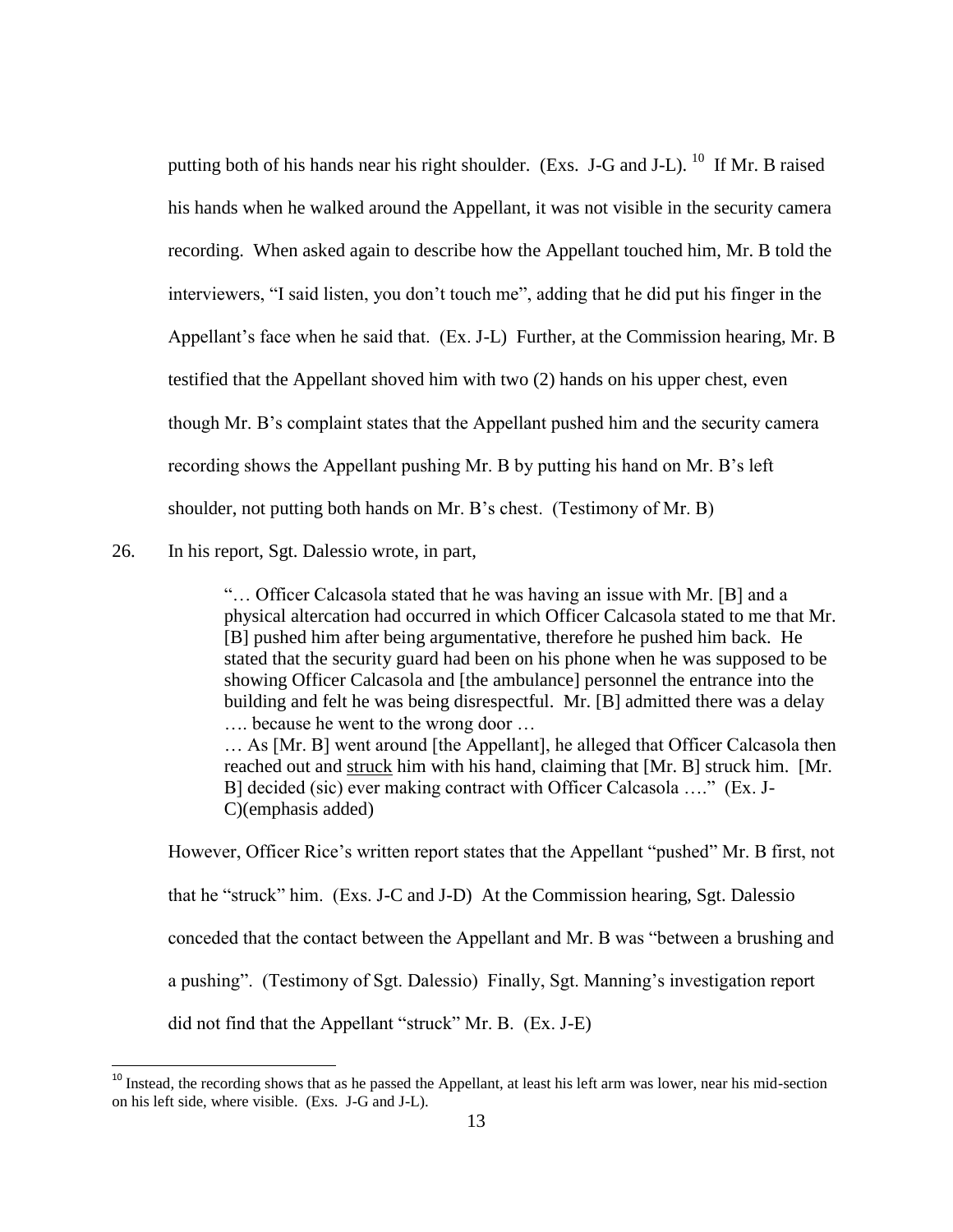- 27. A month after Sgt. Manning completed his report, specifically on November 29, 2017, Chief Dalessio called the Appellant and ordered him to report to the office of the Town Manager, Denise Menard, on December 1, 2017, at 11:30 a.m.<sup>11</sup> Chief Dalessio did not inform the Appellant of the purpose of the meeting, nor did he provide any written notice or documents to the Appellant regarding the purpose of the meeting. When the Appellant asked what the meeting was about, Chief Dalessio responded, "the [company A] incident." Chief Dalessio did not advise the Appellant that the meeting would involve the Appellant's truthfulness regarding the incident. (Testimony of Appellant; Testimony of Chief Dalessio)
- 28. On December 1, 2017, the Appellant reported to the Town Manager's office, where he was met by Chief Dalessio and Denise Menard. Ms. Menard handed the Appellant a letter (Testimony of Appellant) which stated, in part,

For the reasons set forth below, acting as the "Appointing Authority" referenced in Mass. Gen. Laws c. 31, § 41 and consistent with the recommendation of Chief of Police Jeffrey Dalessio, **I intend to discharge you from your employment** …

You were involved on duty in an incident on August 10, 2017, at or about 9:00 p.m. in which there was physical contact between you and a private security guard, [redacted], at [company A] … Following the incident, **you informed [Sgt. Dalessio] that the physical contact occurred when [Mr. B] pushed you after being argumentative, and that you pushed back**. You also gave that version of events in a text message or messages to a member of the [ambulance] crew you had accompanied to [company A].

**You repeated a similar version of events in an incident report prepared by you on August 10-11, 2017, in which you stated:**

**'He was walking towards me and then touched me in** 

l

 $11$  This was the first time Ms. Menard had been a town manager for a Massachusetts civil service community. Previously, she was a town manager in Connecticut. (Testimony of Menard)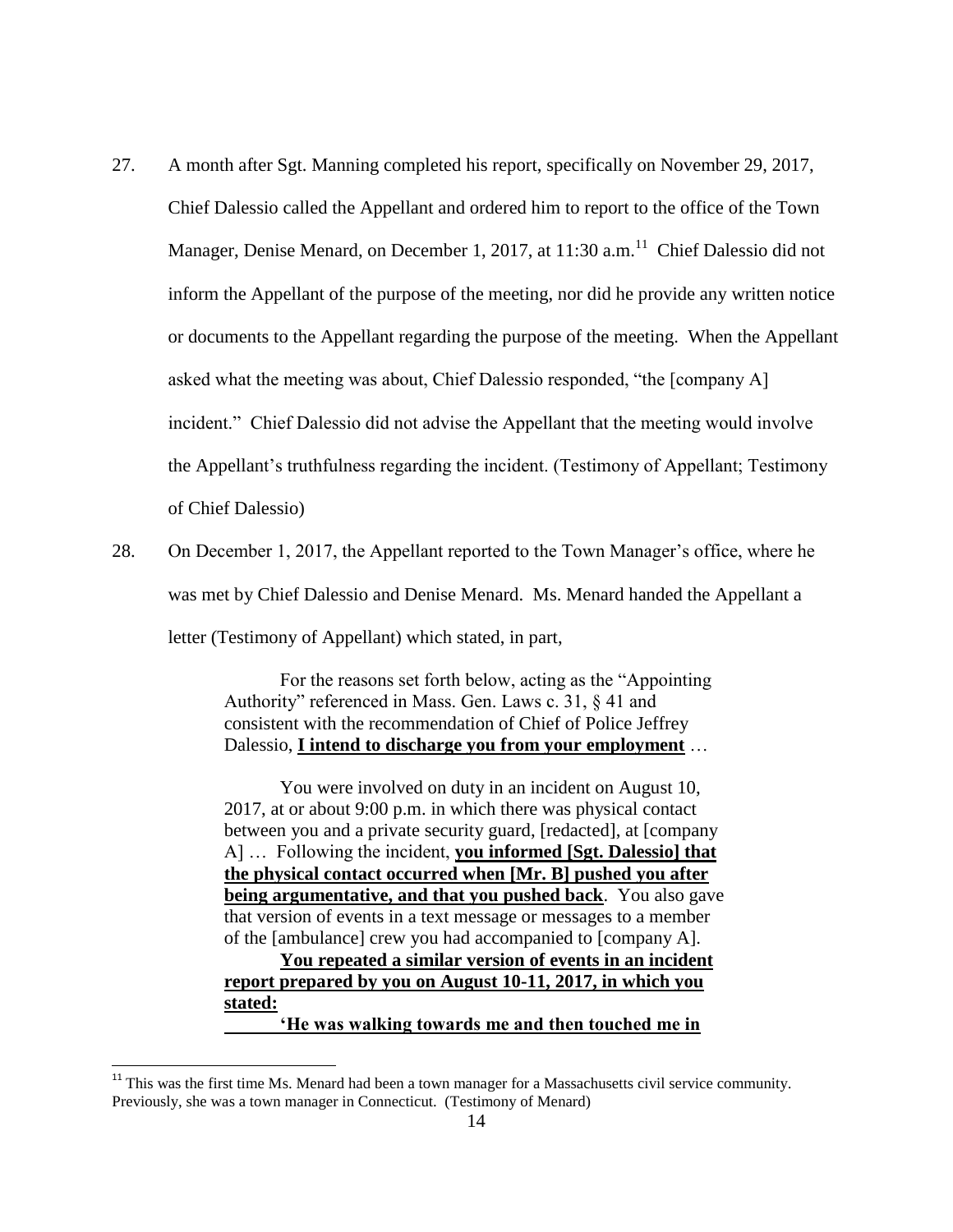# **the chest area. At this point, I created distance by using my hands to separate myself from him**.'

Your statements are inconsistent with the observations and recollection of Mr. Brown and of Officer Ed Rice, who was present during the altercation. They are also inconsistent with the video of the incident captured by [company A]'s video security system, which you are able to review if you wish. The Chief of Police and I have determined that your statements were untruthful and you were dishonest in making them. …

If necessary, a hearing concerning the reasons for discharge will be conducted on Tuesday, December 5, 2017, at 2:00 P.M. in the Office of Town Manager. As Appointing Authority, I will preside. You are invited to attend and bring whatever legal/union representation you wish... (Ex. J-I)(attaching G.L. c. 31, ss. 41-15)(emphasis added)<sup>12</sup>

I take administrative notice that this letter states that the reason for

discipline of the Appellant is only for his alleged untruthfulness after the

incident on August 10, 2017, not for his conduct during the incident.

(Administrative Notice)

- 29. At the meeting on December 1, 2017, the Appellant objected to the first paragraph of the December 1<sup>st</sup> letter and stated that he was uncomfortable with the process at this point. Although the Appellant had been working since the date of the incident, Ms. Menard immediately suspended the Appellant for three (3) days without providing any prior written notice. (Testimony of Menard and Chief Dalessio) Ms. Menard did not want the Appellant acting as a police officer after she handed him the December 1, 2017 letter. (Testimony of Menard)
- 30. On December 5, 2017, the Appellant and his counsel hand delivered a letter to Town counsel asking the Town Manager to recuse herself. (Testimony of Appellant)

<sup>&</sup>lt;sup>12</sup>There was no text message in the record as it could not be found. (Ex. J-E)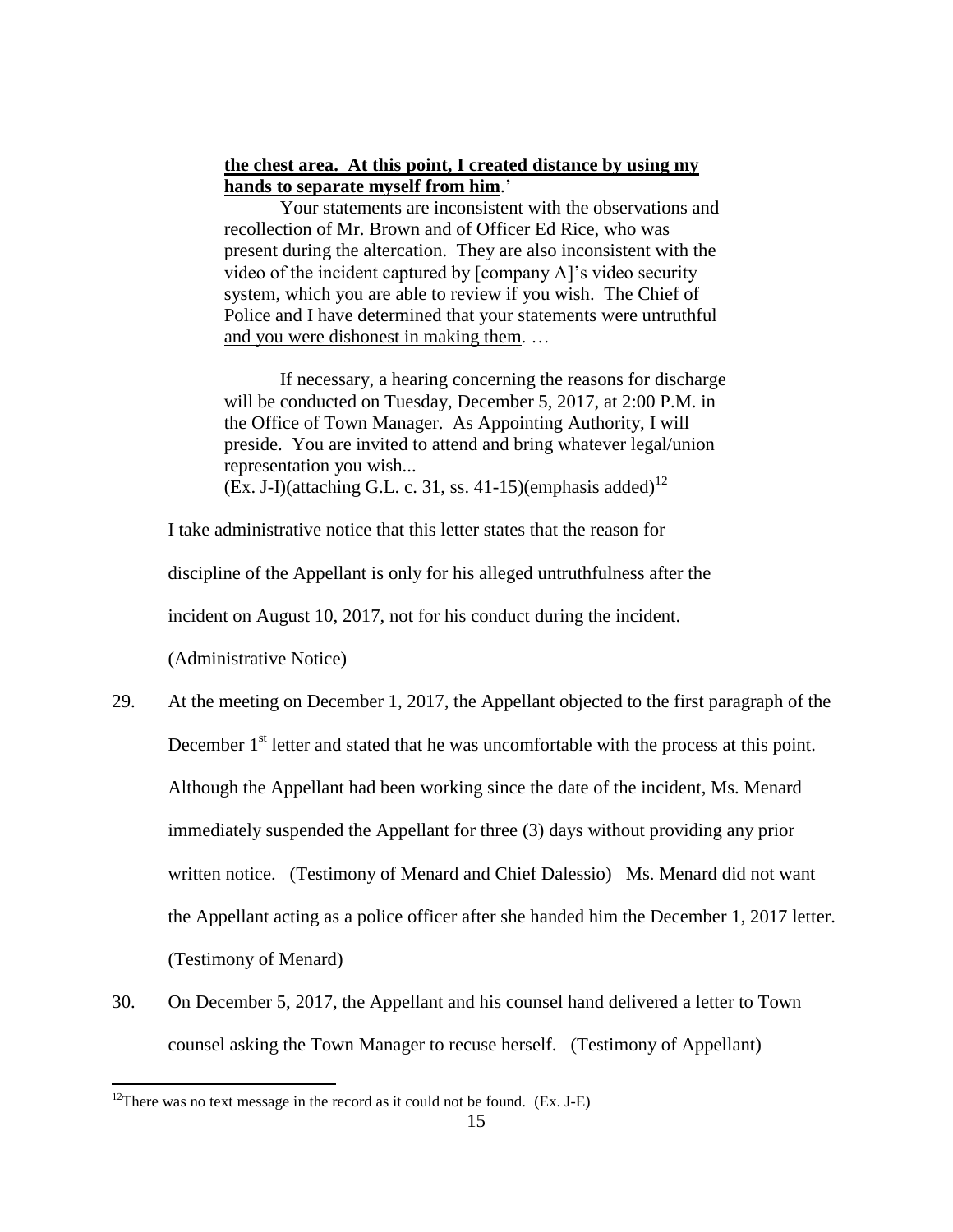31. The disciplinary hearing was continued to December 13, 2017 and Attorney Robert Sacco was designated as the hearing officer by the Town Manager. (Ex. J-J) At the hearing, the witnesses were Chief Dalessio, Sgt. Manning and the Appellant. The Appellant testified and was represented by counsel and his union representative. (Ex. J-J) In his testimony at the local hearing and at the Commission hearing, the Appellant added that Mr. B touched him three (3) times. (Id.; Testimony of Appellant)<sup>13</sup> The evidence included the various officers' reports (including that of Sgt. Dalessio), Mr. B's written complaint, the security camera recording, slower versions of the recording and photos from the recording. The Respondent did not call Mr. B to testify at that hearing and Mr. B's recorded interview was not included in the record there. (Ex. J-J; Administrative Notice)

32. In his December 18, 2017 report, Attorney Sacco wrote, in part,

…

 $\overline{\phantom{a}}$ 

" … Officer Calcasola made three statements to superiors: He put in his report '[Mr. B] was walking towards me and then touched me in the chest area. At this point I created distance by using my hands to separate myself from him'; He (sic) told Sergeant Dalessio that [Mr. B] had pushed him so he pushed [Mr. B] back; and he reenacted the incident for Detective Sergeant Manning by showing that [Mr. B] was coming towards him when [Mr. B] brushing (sic) up against him and put a finger to his chest. Officer Calcasola did not deny making any of these three statements. …

I find in reviewing the several versions of the tapes that Officer Calcasola' (sic) statement that [Mr. B] pushed him or poked him was not accurate. … The second claimed point of contact was as [Mr. B] passed Officer Calcasola in the narrow area near the exit to the room. … There is no indication of a push or poke or arm movement by [Mr. B] consistent with a poke or shove. … At most the two men may have slightly grazed one another because of the narrow space.

I conclude that Officer Calcasola's statements regarding the incident on August 10, 2017 were untruthful and he was dishonest in making them and therefore

<sup>&</sup>lt;sup>13</sup> Specifically, at the Commission hearing, the Appellant stated, "[Mr. B's] left hand was up like that, I remember. I remember him brushing up against me. And I remember his right hand  $-\dot{I}$  felt the poking, three – three times ...." Transcript April 11, 2017, Vol. II, p. 346.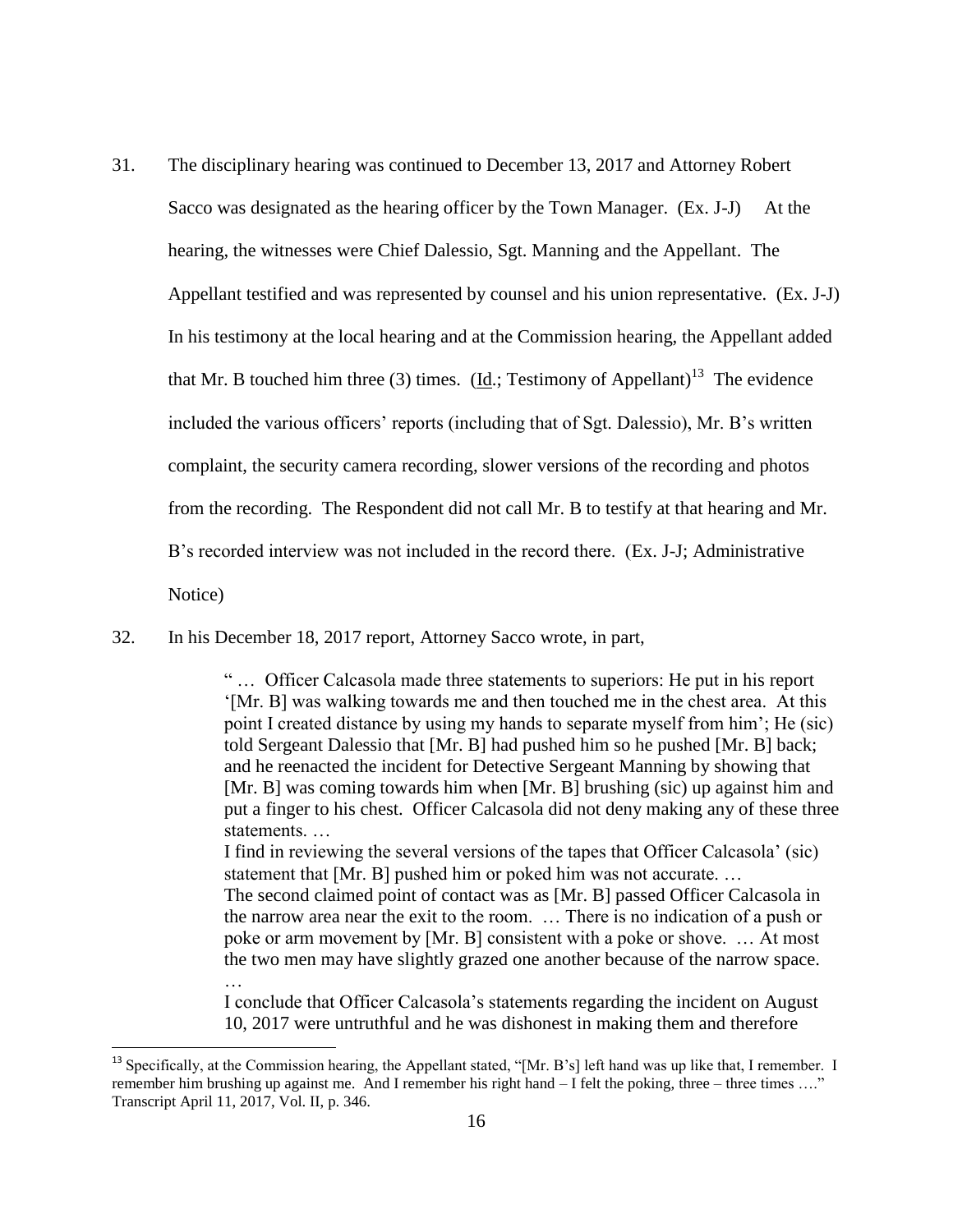affirm the Appointing Authority's termination of Officer Calcasola's employment …." (Ex. J-J)

- 33. By letter dated December 19, 2017, Ms. Menard sent the Appellant a copy of Attorney Sacco's report and terminated the Appellant's employment. (Ex. J-K)
- 34. In deciding to terminate the Appellant, Chief Dalessio consulted the Massachusetts

Chiefs of Police Association attorney who recommended terminating the Appellant's

employment and sent Chief Dalessio a document entitled, "Chiefs' Legal Interest

Column, A Legal Bulletin for Massachusetts Chiefs of Police, dated April 4, 2016.

(Testimony of Chief Dalessio; Ex. J-H) This article states, in part,

Some Chiefs may find it easier to think of untruthfulness like a continuum or spectrum. On one end of the continuum is intentional, malicious, deceptive conduct that will take one of three forms:

Deceptive action in a formal setting, such as testifying in court or during an internal affairs investigation

Failure to bring forward information involving criminal action by other officers, also known as observing the so-called 'code of silence'

Creation of false evidence that tends to implicate another in a criminal act

Naturally, any officer engaging in such untruthfulness should be terminated or permanently removed from any possible activity where the officer could be called upon to be a witness to any action.

At the other end of the continuum, however, are white lies, humorous lies and lies justified by investigative necessity. Officers engaging in such behavior are not usually subject to discipline and are excusable, if not acceptable. In some instances, however, an officer's conduct may not be clearly on one end of the continuum or the other … (Ex. J-H)

However, Chief Dalessio did not indicate what part of this article he relied on.

(Administrative Notice) Chief Dalessio also called a District Attorney for information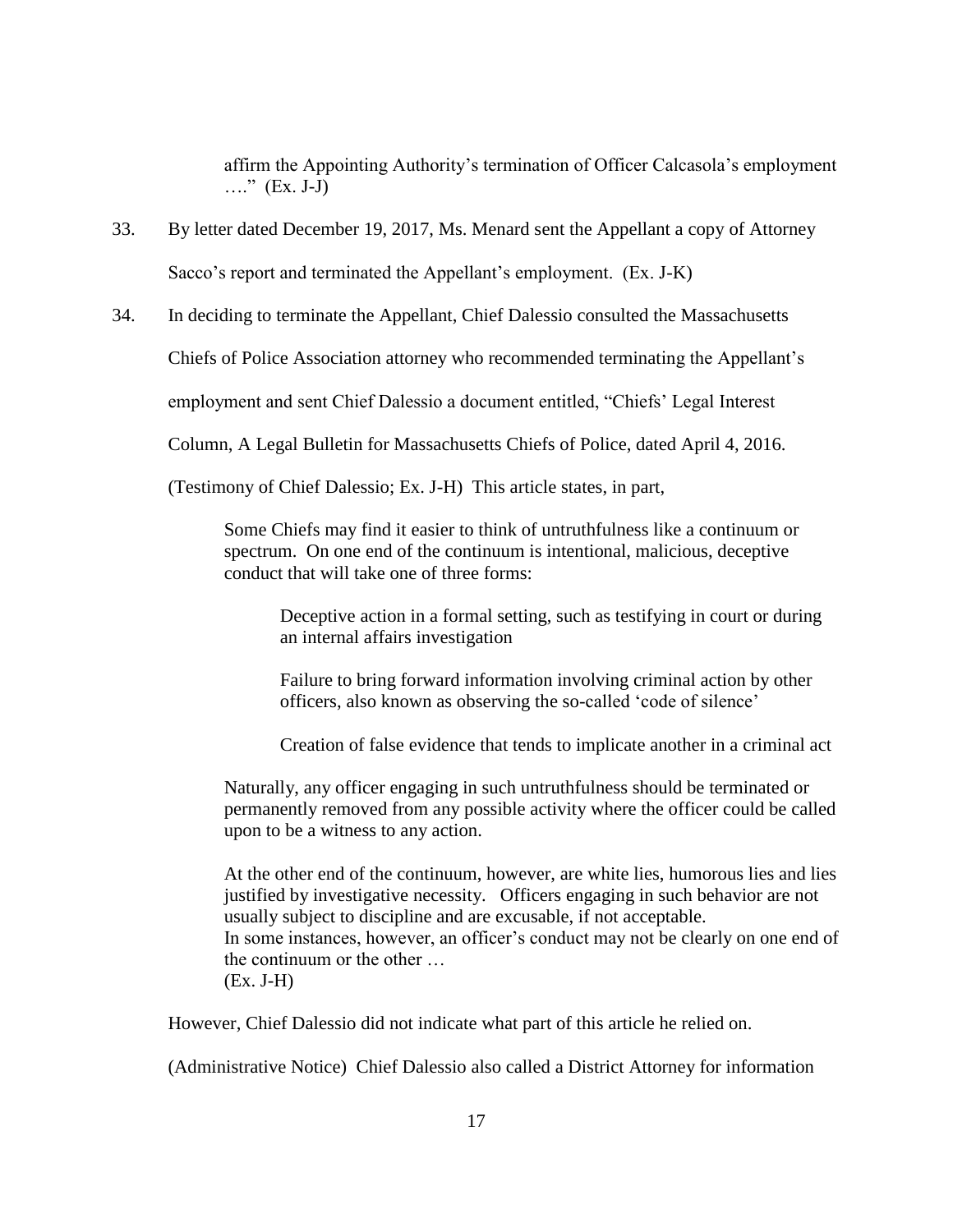about concerns they may have in this regard but Chief Dalessio did not indicate whom he spoke with, nor did he provide any details of any such conversation. (Testimony of Chief Dalessio; Administrative Notice)

#### *Appellant's Expert*

35. The Appellant's expert, James Oulundsen, reviewed and analyzed the security camera recording. Mr. Oulundsen is a principle at Investigative Services (IRIS) in Connecticut, which has a digital forensic lab. He has been a registered private investigator in Connecticut "specializing in criminal defense and civil matters who has conducted computer and cell phone forensic acquisitions and investigations since 2004 …" (Ex. A-18) He has received a number of pertinent certifications over the years, taught best investigative practices to Connecticut attorney associations, and he has most often been involved in criminal and civil cases in favor of the defense. His certifications are in computer forensics, advanced computer forensics, mobile forensics, and physical (of retrieved data, for example). Mr. Oulundsen is not certified in video forensics. Mr. Oulundsen was recognized at the hearing as an expert digital investigator. In this case, Mr. Oulundsen tried to enhance the security camera recording in order to see greater detail in it. The standard speed of such a recording is thirty (30) frames per second. The speed of the security camera recording in this case is fifteen (15) frames per second, which provides less clarity in the recording than a recording with thirty (30) frames per second. In order to enhance the details of the security camera recording, Mr. Oulundsen copied the recording and made copies of the copies in order to create versions of the recording slowing the replay down to 10, 25 and 50 percent of the original speed. He did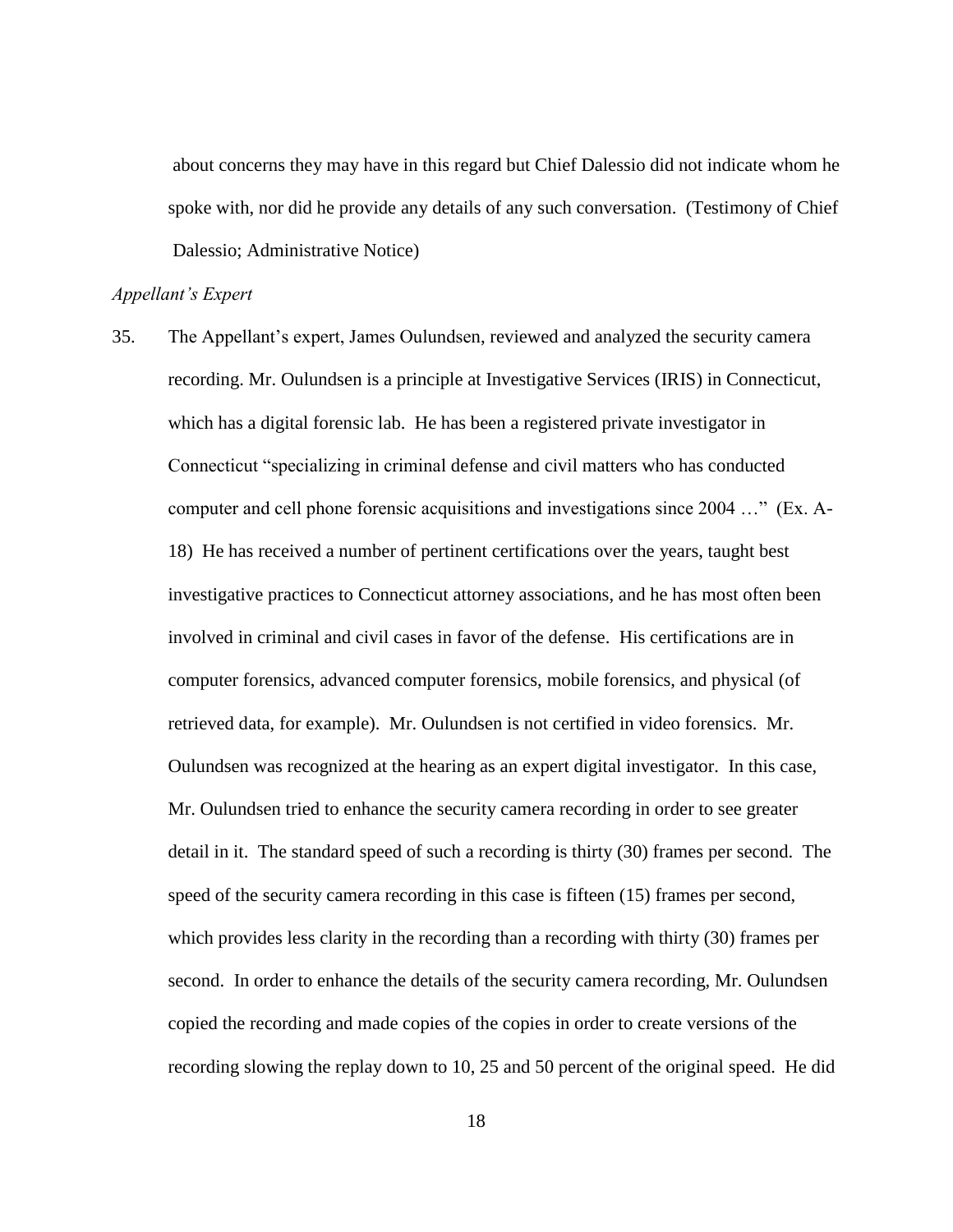so applying the scientific working group investigative standards used in criminal cases in Connecticut. In addition, Mr. Oulundsen printed copies of frames in the security camera recording to show the limited information that was visible from even the slowed recordings. (Testimony of Oulundsen; Exs. A-16, 17 and 18; Ex. J-G) The reduced speed versions of the security camera recording show that Mr. B's left arm was bent and his pointer finger was extended, pointing at the Appellant's mid-to-lower chest immediately prior to when he walked past the Appellant. (Id.) However, due to the columns between the security office windows, which partly blocked the security camera recording, and the passage of Mr. B behind the Appellant, the slowed recordings could not show whether or not Mr. B touched the Appellant when he passed the Appellant.

(Id.)

### *Applicable Law*

A tenured civil service employee may be disciplined for "just cause" after due notice and hearing upon written decision "which shall state fully and specifically the reasons therefore." G.L. c. 31, s. 41. Under G.L. c. 31, s. 42, a civil service employee alleging that the appointing authority did not follow the requirements of section 41 in a disciplinary matter can file an appeal at the Commission within ten (10) days. Section 42 further states, "[i]f the commission finds that the appointing authority has failed to follow said requirements and that the rights of said person have been prejudiced thereby, the commission shall order the appointing authority to restore said person to his employment immediately without loss of compensation or other rights." Id.

An employee aggrieved by an appointing authority's disciplinary decision may appeal to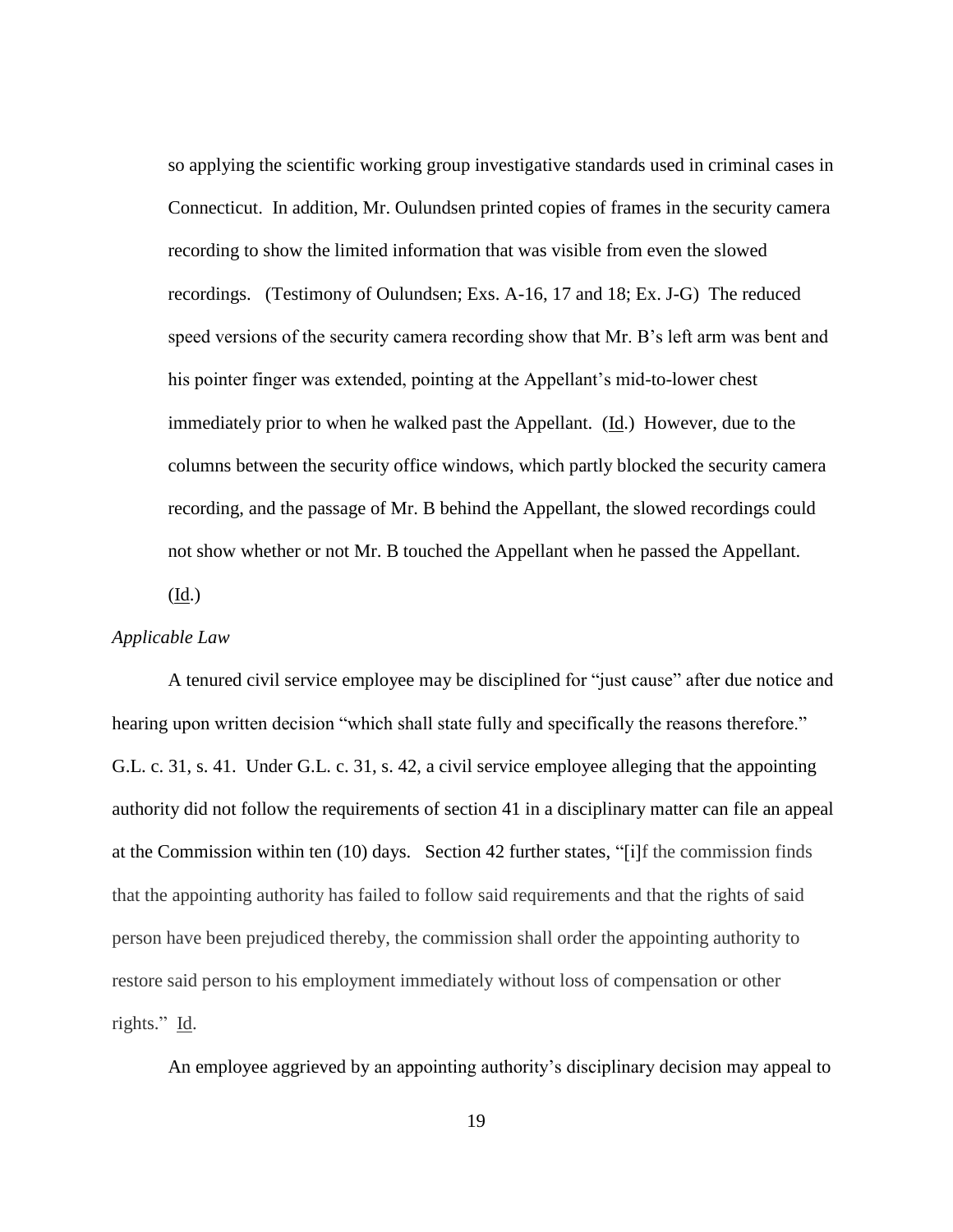the Commission. G.L. c. 31, s. 43. Under section 43, the appointing authority carries burden to prove to the Commission by a "preponderance of the evidence" that there was "just cause" for the action taken. Id.; *see e.g.*, Falmouth v. Civil Serv. Comm'n, 447 Mass. 814, 823 (2006); Police Dep't of Boston v. Collins, 48 Mass.App.Ct. 411, *rev.den.*, 726 N.E.2d 417 (2000).

The Commission determines justification for discipline by inquiring, "whether the employee has been guilty of substantial misconduct which adversely affects the public interest by impairing the efficiency of public service." School Comm. v. Civil Service Comm'n, 43 Mass. App. Ct. 486, 488, *rev.den*., 426 Mass. 1104 (1997); Murray v. Second Dist. Ct., 389 Mass. 508, 514 (1983). An action is "justified" if it is "done upon adequate reasons sufficiently supported by credible evidence, when weighed by an unprejudiced mind; guided by common sense and by correct rules of law." Commissioners of Civil Service v. Municipal Ct. of Boston, 359 Mass. 211, 214 (1971); Cambridge v. Civil Service Common, 43 Mass.App.Ct. 300, 304, *rev.den*., 426 Mass. 1102, (1997); Selectmen of Wakefield v. Judge of First Dist. Ct., 262 Mass. 477 (1928).

The Commission must take account of all credible evidence in the entire administrative record, including whatever would fairly detract from the weight of any particular supporting evidence. *See, e.g.,* Massachusetts Ass'n of Minority Law Enforcement Officers v. Abban, 434 Mass. 256, 264-65 (2001).

The Commission is guided by "the principle of uniformity and the 'equitable treatment of similarly situated individuals' [both within and across different appointing authorities]" as well as the "underlying purpose of the civil service system 'to guard against political considerations, favoritism and bias in governmental employment decisions.' " Town of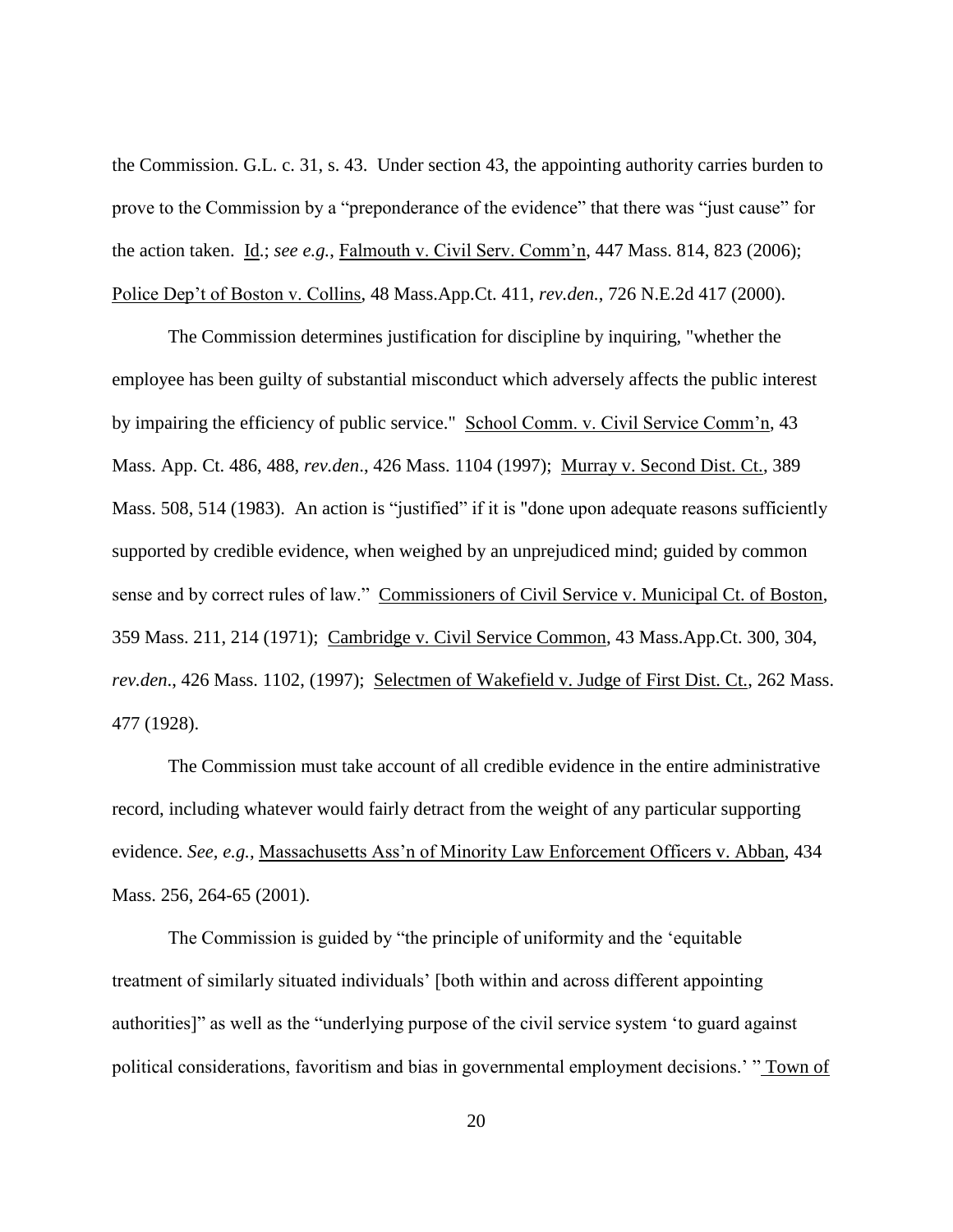Falmouth v. Civil Service Comm'n, 447 Mass. 814, 823 (2006) and cases cited. It is also a basic tenet of the "merit principle" which governs Civil Service Law that discipline must be remedial, not punitive, designed to "correct inadequate performance" and "separating employees whose inadequate performance cannot be corrected." G.L. c. 31, §1.

It is well-established that law enforcement personnel are held to a higher standard and are expected to be truthful. The corollary, however, to the serious consequences that flow from a finding that a police officer or applicant has violated the duty of truthfulness requires that any such charges must be carefully scrutinized so that the officer or applicant is not unreasonably disparaged. *See, e.g*., DeTerra v. New Bedford Police Dep't, 29 MCSR 502 (2016) (forgetting a 20-year-old license suspension); Boyd v. City of New Bedford, 29 MCSR 471 (2016) (honest mistakes in answering ambiguous questions on NBPD Personal History Questionnaire); Morley v. Boston Police Dep't, 29 MCSR 456 (2016) (candidate unlawfully bypassed on misunderstanding appellant's responses about his "combat" experience); Michaud v. Saugus Police Dep't, 28 MSCR 534 (2015) (immaterial omissions of information applicant could not obtain and/or was covered elsewhere in application); and Lucas v. Boston Police Dep't, 25 MCSR 420 (2012) (mistake about appellant's characterization of past medical history). An officer's demonstrated record of untruthfulness may compromise the officer's ability to serve as a credible witness in the prosecution of a criminal case. Gallo v. City of Lynn, 23 MCSR 348 (2010). *See generally*, United States v. Agurs, 427 U.S. 97, 108, 96 S.Ct. 2392, 2400 (1976), citing Brady v. Maryland, 373 U.S. 83, 83 S.Ct. 1194 (1963). *See also* Kyles v. Whitley, 514 U.S. 419, 115 S.Ct. 1555 (1995); United States v. Bagley, 473 U.S. 667, 105 S.Ct. 3375 (1985).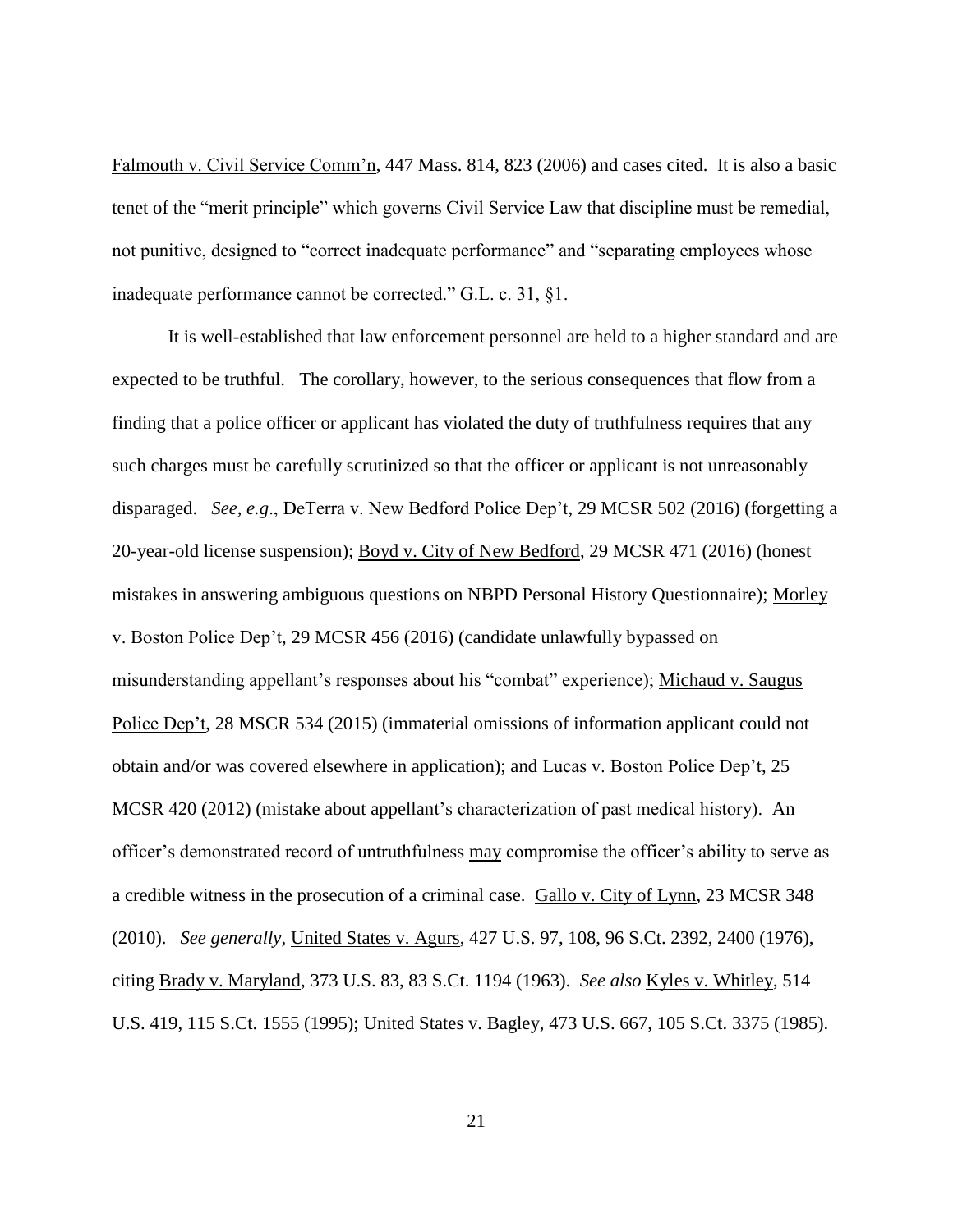However, the standard established in the Brady case may not necessarily apply in each case.<sup>14</sup> *Analysis* 

The Respondent has not established by a preponderance of the evidence that it had just cause to discipline the Appellant for being untruthful. In addition to asserting that there was no just cause to discipline the Appellant, the Appellant asserts that the Respondent failed to follow the procedural requirements of G.L. c. 31, s. 41 in so doing. As noted above, section 42 provides that if an appointing authority has failed to follow the procedural requirements of section 41 and the rights of the civil service employee have been prejudiced thereby, the Commission is to order the appointing authority to restore such employee to his employment immediately "without loss of compensation or other rights." Id. The Appellant avers that the Respondent's procedure was flawed because the Town Manager's letter notifying him of a hearing, "if necessary", indicated that the Town Manager had already decided to terminate him ("I intend to discharge you from your employment"). While sections 41 and 42 do not require that a local hearing be conducted by an impartial person, the Town Manager assigned private counsel who conducted the hearing and wrote a report on which the Town Manager relied to terminate the Appellant. Although the Appellant alleged that the private counsel was connected to the city and, therefore, was biased against him, there is insufficient evidence in the record to support such allegations. Therefore, the Respondent has not failed to follow the procedural requirements of section 41 and the Appellant's civil service rights have not been prejudiced. That said, I note that the Town

<sup>&</sup>lt;sup>14</sup> Massachusetts jurisprudence takes a somewhat different path when ordering exculpatory evidence disclosed in criminal prosecutions. In particular, evidence "beyond information held by agents of the prosecution team", including, in particular, internal affairs investigatory material, does not generally come within the sweep of the "Brady" test, but is subject to other, stricter rules. *See, e.g*., MASS.R.CRIM.P. 14(a)(1)(A); Commonwealth v. Laguer, 448 Mass. 585 (2007); Commonwealth v. Tucceri, 412 Mass. 401 (1992); Commonwealth v. Daye, 411 Mass. 719 (1992); Commonwealth v. Gallerelli, 399 Mass. 17 (1987); Commonwealth v. Wilson, 381 Mass. 90 (1980).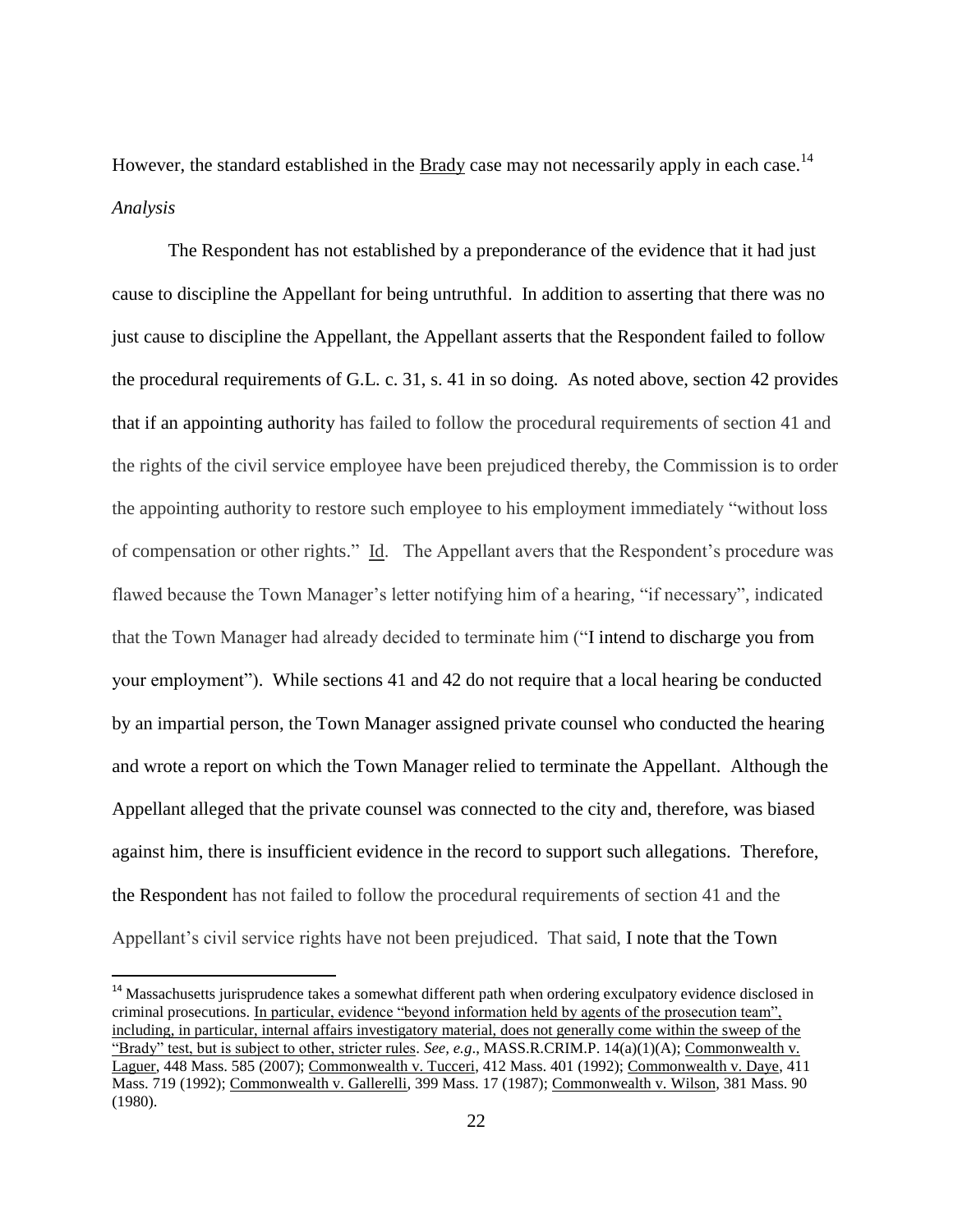Manager's letter notifying the Appellant of disciplinary action was inaccurate in stating that a hearing would be held "if necessary" since civil service law requires a hearing when a civil service employee is terminated. Further, it was inappropriate for the letter to state that the Respondent intended to discharge the Appellant when the purpose of such a letter is to notify the employee that a hearing would be held to determine whether he should be disciplined. I also note that the Respondent suspended the Appellant for three (3) days without written notice. The Town Manager said this was done because they did not want the Appellant acting as an officer pending the local hearing. It is hard to understand what concern the Respondent suddenly had about the Appellant working on the force in December since the incident with Mr. B occurred in August and the investigation was completed in November. Nonetheless, the Appellant was afforded a hearing and his civil service rights were not prejudiced.

The Respondent argues that the Appellant was untruthful when he told Sgt. Dalessio that Mr. B touched him before the Appellant touched him and when the Appellant reported the same thereafter.<sup>15</sup> I find that the Appellant was truthful for a number of reasons. Although the security camera recording (which does not include audio) at the critical time was blocked by a window column, as the local hearing officer report acknowledges, the Appellant testified that, at or about the time that Mr. B touched the Appellant, he yelled words to the effect "don't touch a police officer!". Officer Rice, a percipient witness, confirmed in his testimony and written report that the Appellant yelled that statement at or about the time that Mr. B touched him, while acknowledging that he did not see the Appellant and Mr. B prior to the time that the Appellant

 $\overline{a}$ 

<sup>&</sup>lt;sup>15</sup> The Town Manager's letter notifying the Appellant that a hearing would be held because he was untruthful on two (2) occasions: when the Appellant told Sgt. Dalessio about the incident and when the Appellant wrote in his report about the incident. The local hearing officer's report adds a third allegation of untruthfulness, alleging that the Appellant was also untruthful when Sgt. Manning interviewed him during Sgt. Manning's investigation about the incident.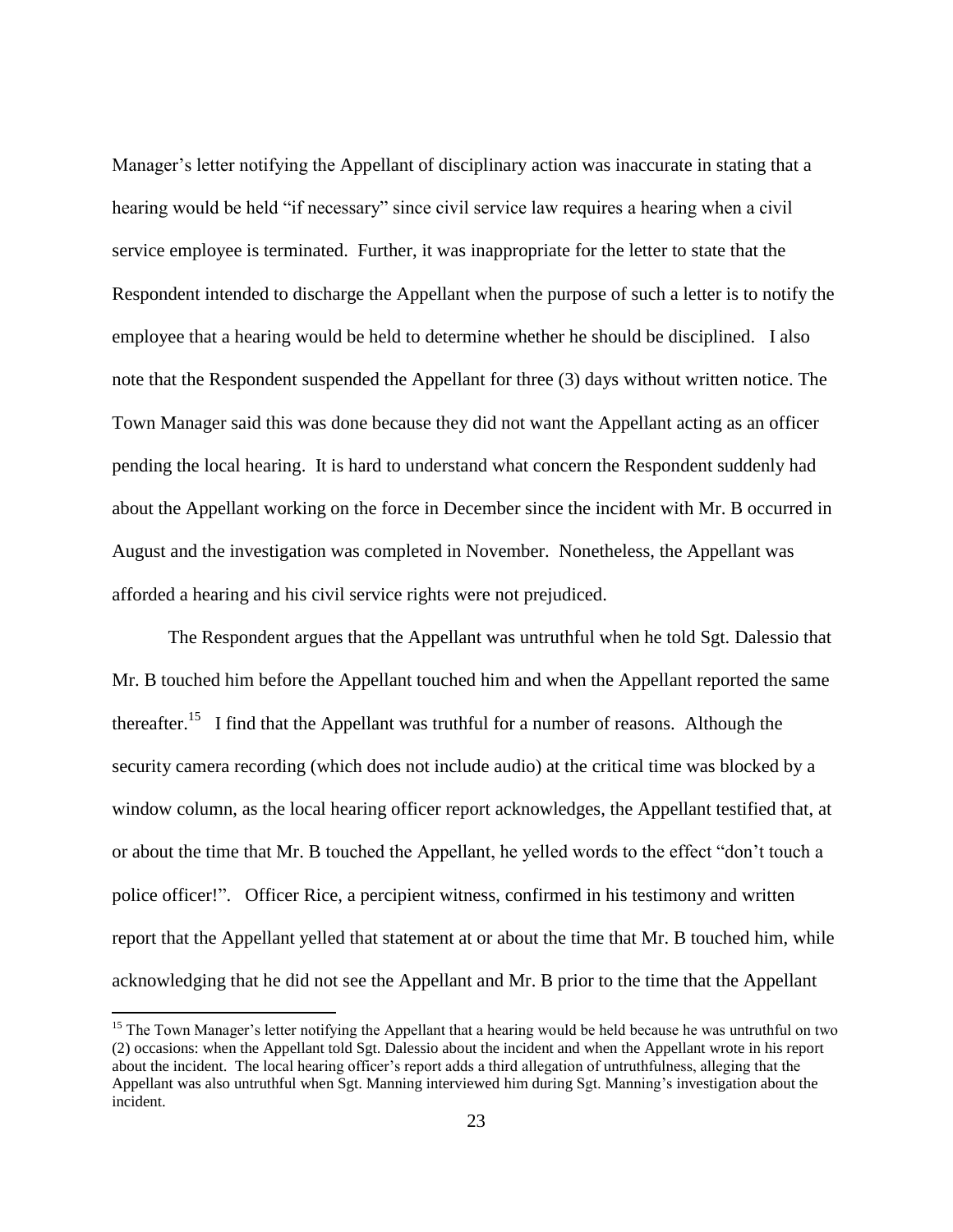put his left hand on Mr. B's shoulder because of the "angle" of his view as he walked past the security office in which the Appellant and Mr. B were arguing. Although the Commission is exempt from G.L. c. 30A regarding adjudicatory agencies, I take guidance from the statute where appropriate. Specifically, G.L. c. 30A, s. 11(2) states that agencies are not required to follow the rules of evidence, with the exception being the rules of privilege, but it also states, in part, that "[e]vidence may be admitted and given probative effect only if it is the kind of evidence on which reasonable persons are accustomed to rely in the conduct of serious affairs." I find that the Appellant's yelled statement not to touch a police officer at or about the time that Mr. B touched him to be the kind of evidence on which to rely here. In addition, I find that the Appellant's yelled statement is reliable for reasons that the rules of evidence in court determine, in appropriate circumstances, to admit an excited utterance that would otherwise be inadmissible hearsay. *See* Massachusetts Guide to Evidence ["Guide"], § 803 (2),

[https://www.mass.gov/guide-to-evidence.](https://www.mass.gov/guide-to-evidence) The Notes following section 803 of the Guide offer

parameters for determining whether there is sufficient reliability, stating, in part,

"In determining whether a statement qualifies under this exception, the trial judge should consider whether the statement was made 'under the stress of an exciting event and before the declarant has had time to contrive or fabricate the remark' (citations omitted). Commonwealth v. Baldwin, 476 Mass. 1041, 1042 (2017). The judge should consider such factors as whether the statement was made in the same location as the precipitating event, the temporal proximity to the event, and the age, spontaneity, and degree of excitement of the declarant. Id. 'The statement itself may be taken as proof of the exiting event.' Commonwealth v. Nunes, 430 Mass. 1, 4 (1999). … 'There can be no definite and fixed limit of time [between the incident and the statement]. Each case must depend upon its own circumstances.' Commonwealth v. McLaughlin, 364 Mass. 211, 223, quoting Rocco v. Boston-Leader, 340 Mass. 195, 196-197 (1960)." Guide, at Note, p. 217.

Although the question of admissibility is not at issue here, I find that the Appellant's yelled statement has the reliability of an excited utterance because it was made at or about the time that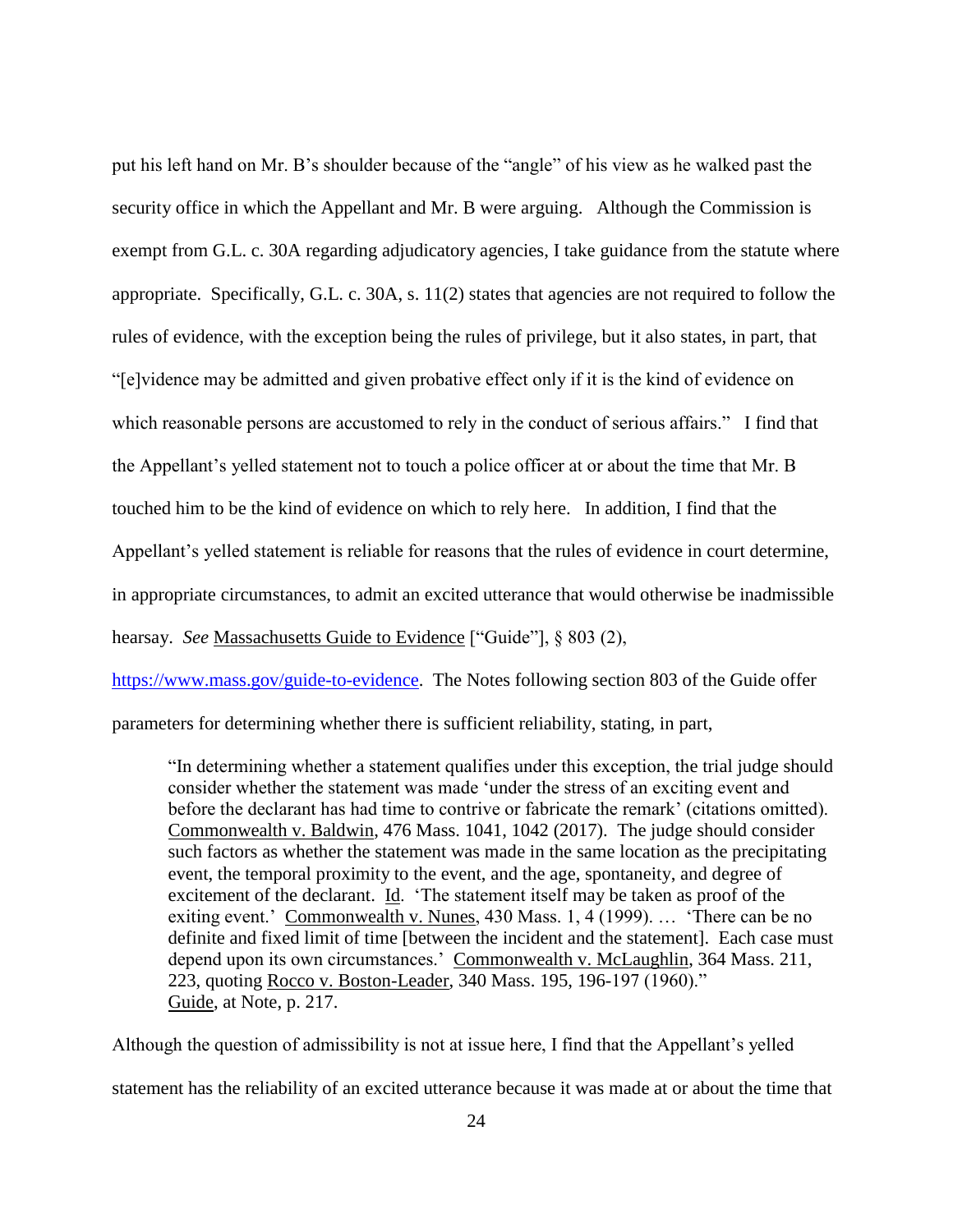the Appellant and Mr. B were having a loud, vigorous argument, the Appellant did not expect Mr. B to approach him so closely and so quickly, and, at or about the time that Mr. B touched the Appellant, and the Appellant yelled words to the effect "don't touch a police officer!" The Appellant further reacted to Mr. B touching him by pushing Mr. B with one (1) hand to create distance from Mr. B, as the Appellant was trained to do. The Appellant did not have time to "contrive" or "fabricate" his reaction during the few seconds of this event. As a result, I find that the Appellant was truthful when he said that Mr. B touched him first.

Further, I find that the Appellant was not untruthful because he told Sgt. Dalessio minutes after the incident that Mr. B touched him first, the Appellant wrote in his report on the same day that Mr. B touched him first, the Appellant told Sgt. Manning when Sgt. Manning interviewed him two and a half months after the incident that Mr. B touched him first, the Appellant testified at the local hearing and at the Commission hearing that Mr. B touched him first.

In addition, the local hearing officer did not have the testimony of Mr. B or his recorded interview in the record in support of the Respondent's allegation that the Appellant was untruthful. Mr. B testified at the Commission that Sgt. Dalessio helped him fill out the complaint form, noting specific words that Sgt. Dalessio told him to include. The complaint contains two (2) different handwriting styles, of which the local hearing officer took no notice. Although Sgt. Dalessio denied when he testified at the Commission hearing that he assisted Mr. B in filling out the complaint, there is no evidence in the record indicating that there was anyone else with Mr. B when he prepared the complaint, rendering the complaint questionable. Further, at his recorded interview, Mr. B made a number of statements that are inconsistent with his testimony here. For example, he repeatedly stated that he "ignored" the Appellant during their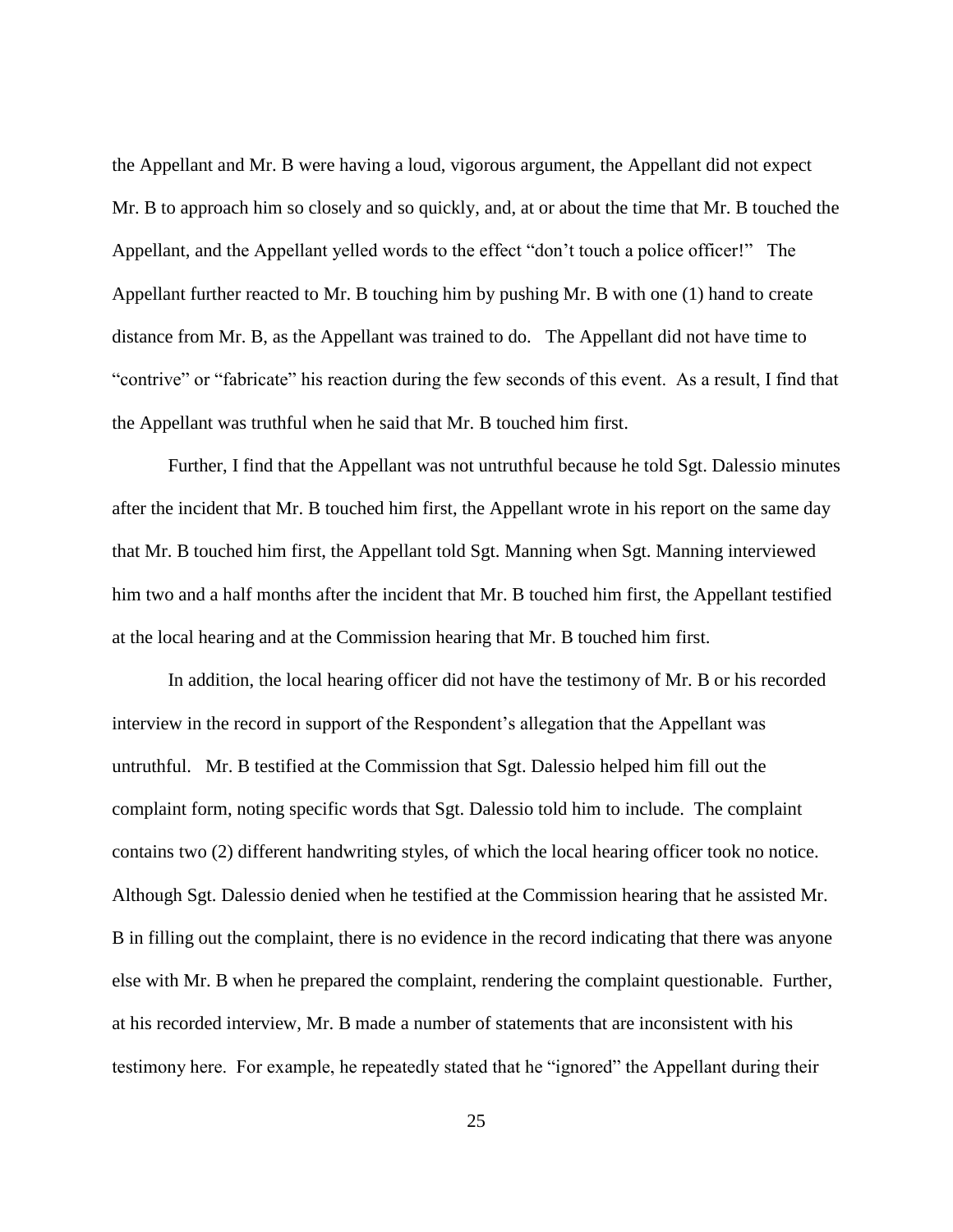argument and that the Appellant's conduct was "unprovoked" but the security camera recording shows Mr. B and the Appellant both actively engaged in arguing. In fact, as Mr. B's recorded interview shows, Mr. B took great offense when the Appellant asked him his name during the incident and Mr. B said words to the effect "you're in MY territory and what's YOUR name"! (emphasis in recording). Thus, it was inaccurate of Mr. B to assert in the complaint form that the Appellant's actions were "unprovoked". On the recorded interview, Mr. B also asserts (and demonstrates) that he repeatedly extended his arm, with his finger jutting or jabbing at the Appellant as they argued. During his interview, Mr. B even felt it necessary to assert that although it looked on the security camera recording like he was touching the Appellant that he was not. At the local hearing and the Commission hearing, the Appellant stated that Mr. B touched or poked him three times. At the Commission hearing, the Appellant specified that Mr. B had touched or poke him with his right hand, which is consistent with Mr. B's recorded interview. Mr. B also stated (and demonstrated) twice in his recorded interview that he put both of his hands near his right shoulder as he passed the Appellant in the security office in order to avoid even unintentionally touching the Appellant. The security camera recording does not show Mr. B's hands were near his right shoulder at that time. At the Commission hearing, Mr. B testified that the Appellant shoved him with two (2) hands on his upper chest during the incident even though Mr. B's complaint states that the Appellant pushed him and the security camera recording shows the Appellant pushing Mr. B by putting his hand on Mr. B's left shoulder. Finally, Mr. B told Officer Rice that he (Mr. B) was the one who called the ambulance first instead of dialing 911 because he found the number at his desk but Mr. B told the interviewers that it was his security guard colleague who called the ambulance first, not him. In view of the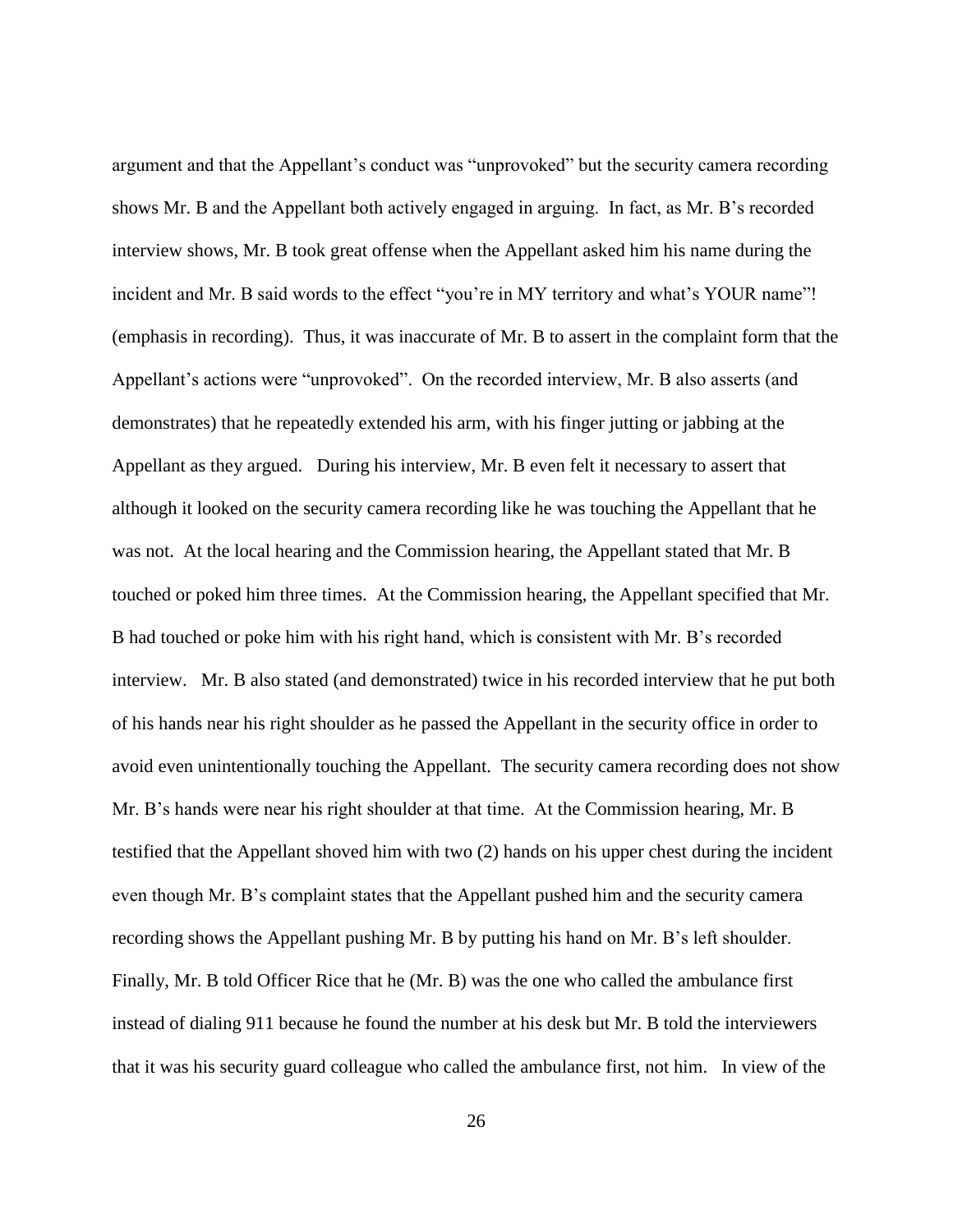many inconsistencies in Mr. B's statements, I find that his assertions that the Appellant touched him first are unreliable and that the Appellant was not untruthful.

Finally, there are additional factors belying the Respondent's allegation that the Appellant was untruthful. First, the Respondent has not cited any ELPD rules that the Appellant's conduct purportedly violated. Second, there was an on-going tension between the Appellant and Sgt. Dalessio, whose father is the Police Chief. Third, the Appellant has no record of discipline. Fourth, Chief Dalessio was not aware of anyone else at the ELPD who had been terminated for untruthfulness.

### *Conclusion*

Accordingly, for the above stated reasons, the discipline appeal of Mr.Calcasola, Docket

No. D1-17-258, is hereby *allowed*.

Civil Service Commission

\_\_\_\_\_\_\_\_\_\_\_\_\_\_\_\_\_\_\_\_\_\_\_

*/s/Cynthia A. Ittleman*

Cynthia A. Ittleman, Commissioner

By vote of the Civil Service Commission (Bowman, Chairman; Camuso, Ittleman, Stein and Tivnan, Commissioners) on April 25, 2019.

Either party may file a motion for reconsideration within ten days of the receipt of the Commission's decision. Under the pertinent provisions of the Code of Mass. Regulations, 801 CMR  $1.01(7)(1)$ , the motion must identify a clerical or mechanical error in the decision or a significant factor the Agency or the Presiding Officer may have overlooked in deciding the case. A motion for reconsideration shall be deemed a motion for rehearing in accordance with G.L. c. 30A, § 14(1) for the purpose of tolling the time for appeal.

Under the provisions of G.L c. 31, § 44, any party aggrieved by a final decision or order of the Commission may initiate proceedings for judicial review under G.L. c. 30A, § 14 in the superior court within thirty (30) days after receipt of such order or decision. Commencement of such proceeding shall not, unless specifically ordered by the court, operate as a stay of the Commission's order or decision. After initiating proceedings for judicial review in Superior Court, the plaintiff, or his / her attorney, is required to serve a copy of the summons and complaint upon the Boston office of the Attorney General of the Commonwealth, with a copy to the Civil Service Commission, in the time and in the manner prescribed by Mass. R. Civ. P. 4(d).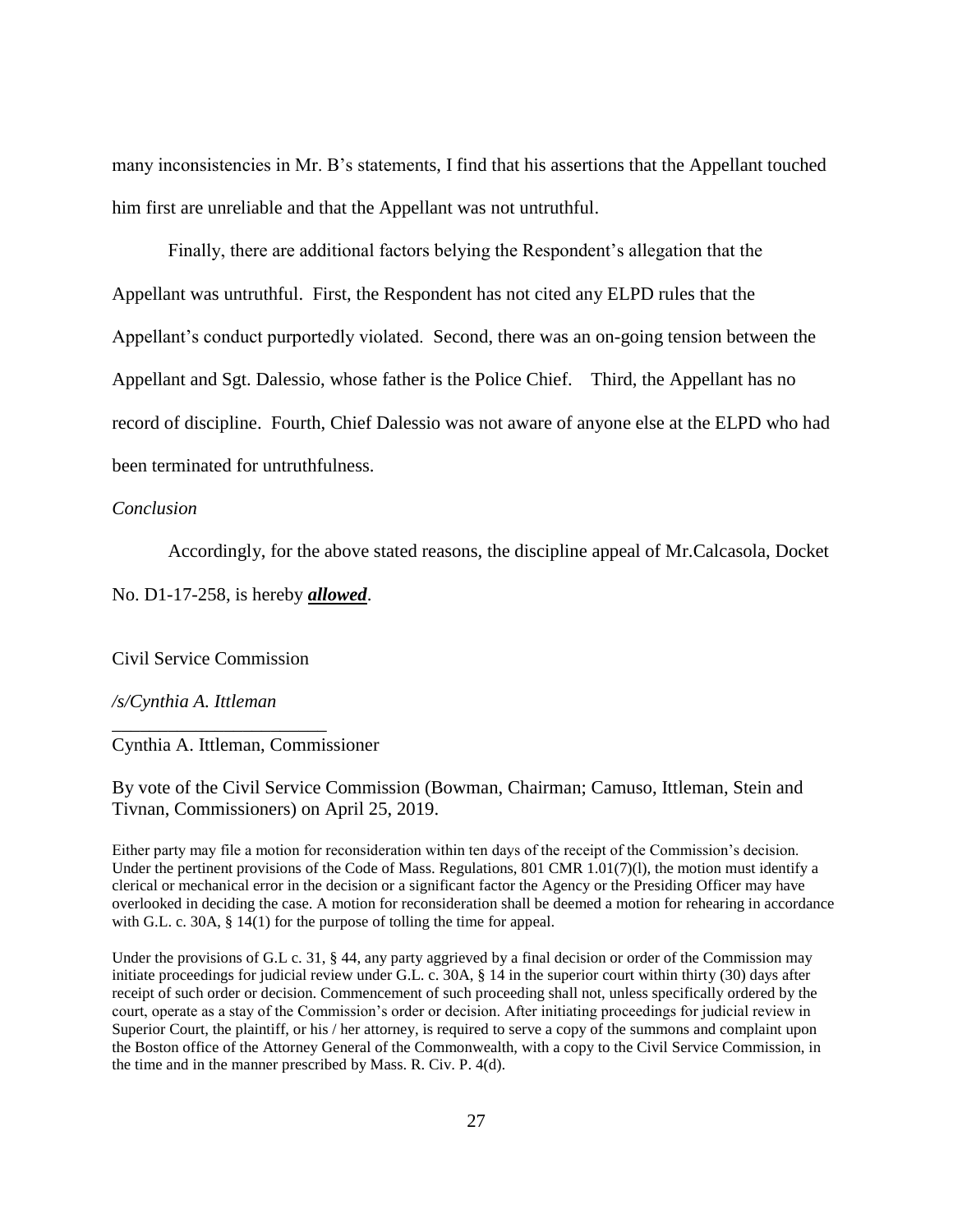Notice to: Thomas J. Rooke, Esq. (for Appellant) Kevin C. Maynard, Esq. (for Respondent)